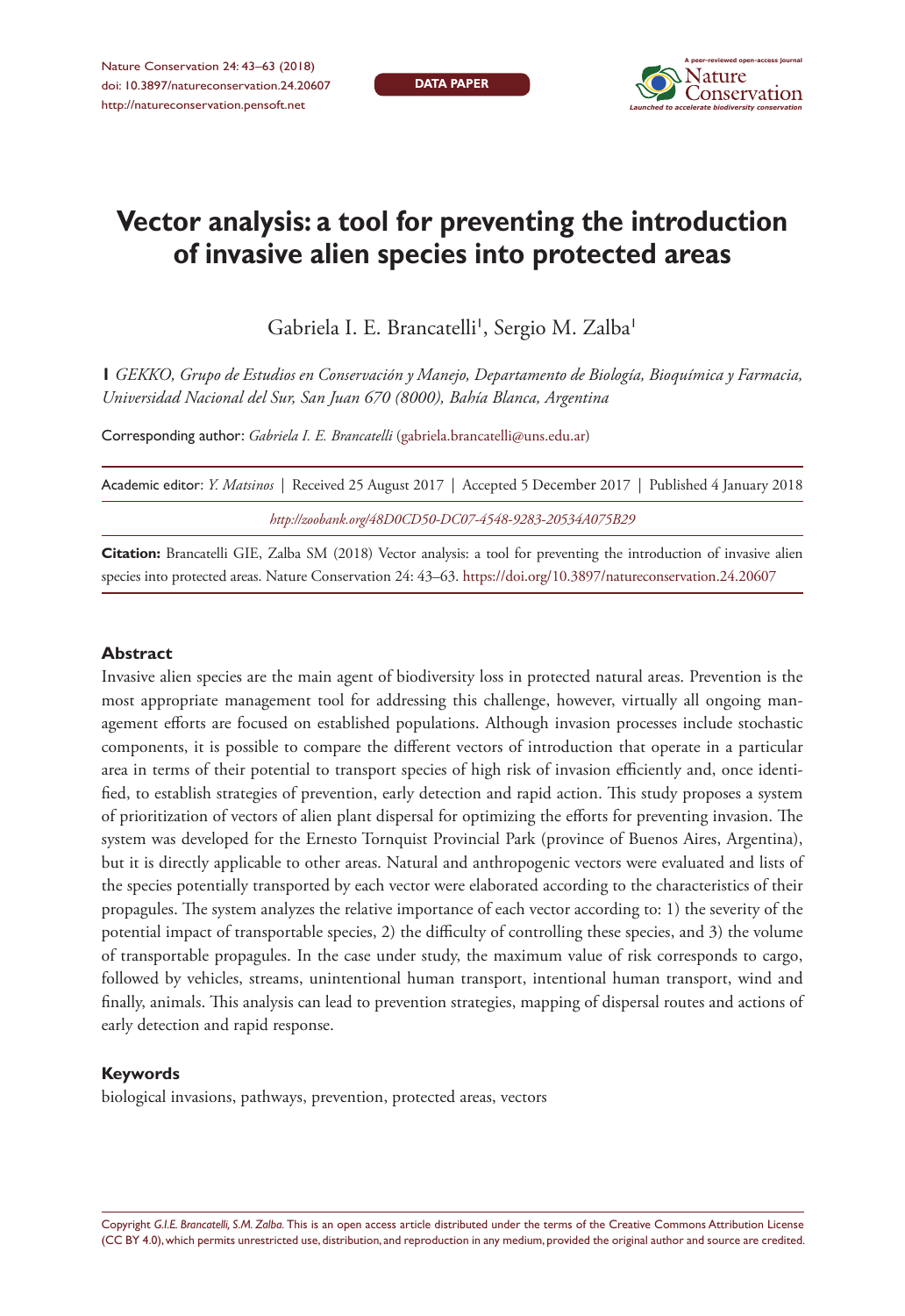## **Introduction**

The impact of invasive alien species is a key component of global change and it is considered one of the main causes of biodiversity loss worldwide (Sala et al. 2000, Lövei and Lewinsohn 2012, Simberloff et al. 2013, Alexander et al. 2014). All protected natural areas contain alien species that are recognized as the main threat to their conservation objectives. Predictions indicate that their importance will increase in the future unless effective management measures are adopted (McKinney 2002, Pyšek et al. 2002). The effects of invasions can be manifested at different scales and in various ways, including reduction in the richness and abundance of species of the native biota, genetic changes in native populations through hybridization and interruptions in mutualistic networks (Pyšek et al. 2012). In some cases, the effects of the presence of one or more invasive species are so profound that they disrupt the functioning of entire ecosystems and interfere with their resilience and ability to provide ecosystem services (Vilà et al. 2011, Simberloff et al. 2013).

Invasion processes involve the successful overcoming of several challenges: a potential invader must survive transport from its place of origin, become established in the new site, persist and reproduce until a sustainable population is formed that eventually expands (Theoharides and Dukes 2007, Blackburn et al. 2011, Jeschke et al. 2013). The ability to successfully overcome these stages depends not only on the species' own characteristics, but also on the characteristics of the invaded habitat that determine its susceptibility to invasion, the number of propagules and introduction events, the establishment of effective relationships with local dispersal agents and other symbionts and the particular conditions at the time of the arrival of the propagules (Marco et al. 2002, Colautti et al. 2006, Dechoum et al. 2015, Amodeo and Zalba 2017).

The management of invasive alien species includes four basic components: prevention, early detection, eradication and control that coincide with each stage of the invasion process (Wittenberg and Cock 2001, Lodge et al. 2006, Davies and Sheley 2007). The best cost-effective method for dealing with invasive alien species is in the area of prevention, since the costs and impacts generated by an invasion process increase and sometimes the problems become irreversible (Leung et al. 2002, Ziller and Zalba 2007, Anderson et al. 2014).

Vectors are the transfer mechanisms responsible for the introduction and spread of invasive species in a certain area, including a wide variety of physical means or agents, from ballast water to horticulture, biological control and aquaculture (Ruiz and Carlton 2003). Vector interception or disruption has been identified as "the most vulnerable and directly manageable portion of the invasion sequence", as they allow to simultaneously avoid the delivery of whole sets of transportable species (Carlton and Ruiz 2005).

Many risk analysis associated to the probabilities of introduction by certain vectors has been developed, mostly at national or state borders (Gordon et al. 2012, Grosholz et al. 2012, Conser 2013, Kelly et al. 2013). Most of them consider the capacity of the vectors to safely transport propagules, the volume that can be carried and the frequency of operation, as well as the impacts associated to the transportable taxa. This is not the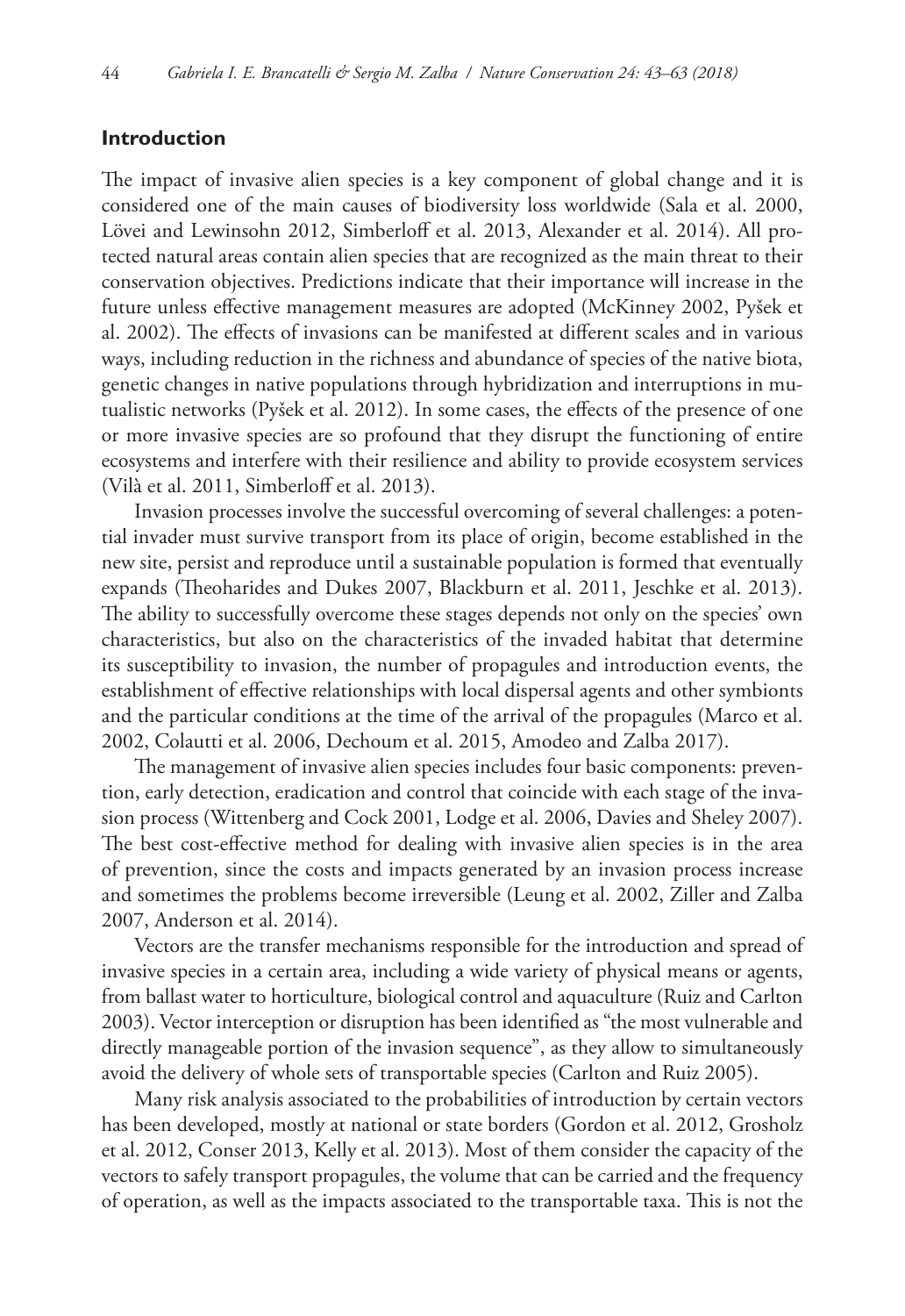case for protected areas, where these kind of analysis are extremely infrequent. Despite the consensus on the disproportionate importance of prevention in the management of biological invasions, most management actions developed in nature reserves focus on the control or eradication of established populations (Schüttler and Karez 2008, Genovesi and Monaco 2013, Pauchard et al. 2015). This situation could be explained, at least in part, since the extent and seriousness of the problems attract the attention of those responsible for the management of the reserves disproportionately. Apart from the causes of this scenario, the consequences seem clear: the lack of effective preventive actions compromises the sustainability of protected areas that face the threat of invasive alien species.

Moreover, the scarcity of tools for organizing actions that reduce the risk of introduction and establishment of new species is daunting (Davies and Sheley 2007). Although invasion processes include stochastic components, like the co-occurrence of propagule arrival and appropriate environmental conditions for establishment (Radford 2013), it is likely to anticipate which species are most likely to arrive in an area, the severity of their potential impacts, the most likely means of arrival, and which sites are most likely to be colonized. In particular, it is possible to compare the different vectors of introduction operating in a given area in terms of their potential to transport highly invasive species efficiently.

Vectors also travel through more or less predictable routes known as pathways (Mack et al. 2003). The combination of knowledge about vectors with higher chances of transporting high risk species and the routes that they travel to and within a particular area leads to the organization of preventive actions, early detection and rapid action (Lodge et al. 2006, Ziller and Zalba 2007). This alternative also has the advantage of simultaneously addressing the risk of introduction of complete sets of species sharing the same means of transport and / or pathways of introduction and dispersion.

The objective of this study is to create a system of risk analysis for the introduction of invasive or potentially invasive alien plants by identifying the vectors of the highest priority for control. We selected the Ernesto Tornquist Provincial Park, a nature reserve located in the southern part of the Pampas Biome, in the Argentine Republic, as a case of analysis for the elaboration and application of this system. The park is dominated by grass steppes and surrounded by an agricultural landscape. Vectors of plant dispersal in the area include physical means like wind and watercourses, dispersal by birds, mammals and invertebrates, and human mediated spread in association to footwear and clothing, vehicles and cargo (Zalba and Villamil 2002, Loydi and Zalba 2009, Amodeo and Zalba 2013).

The reserve undergoes intense invasions by alien species, including different species of trees and shrubs (Zalba and Villamil 2002, Zalba et al. 2009). Apart from this problem, there is a high number of introduced plant species in the region that have not yet become established in the reserve (Long and Grassini 1997), and preventing their entry should be a priority in the management of the area. The analysis of routes and vectors is an appropriate response to reduce the impact of invasive species by minimizing the risks of introduction, as well as lowering the very high costs associated with the control.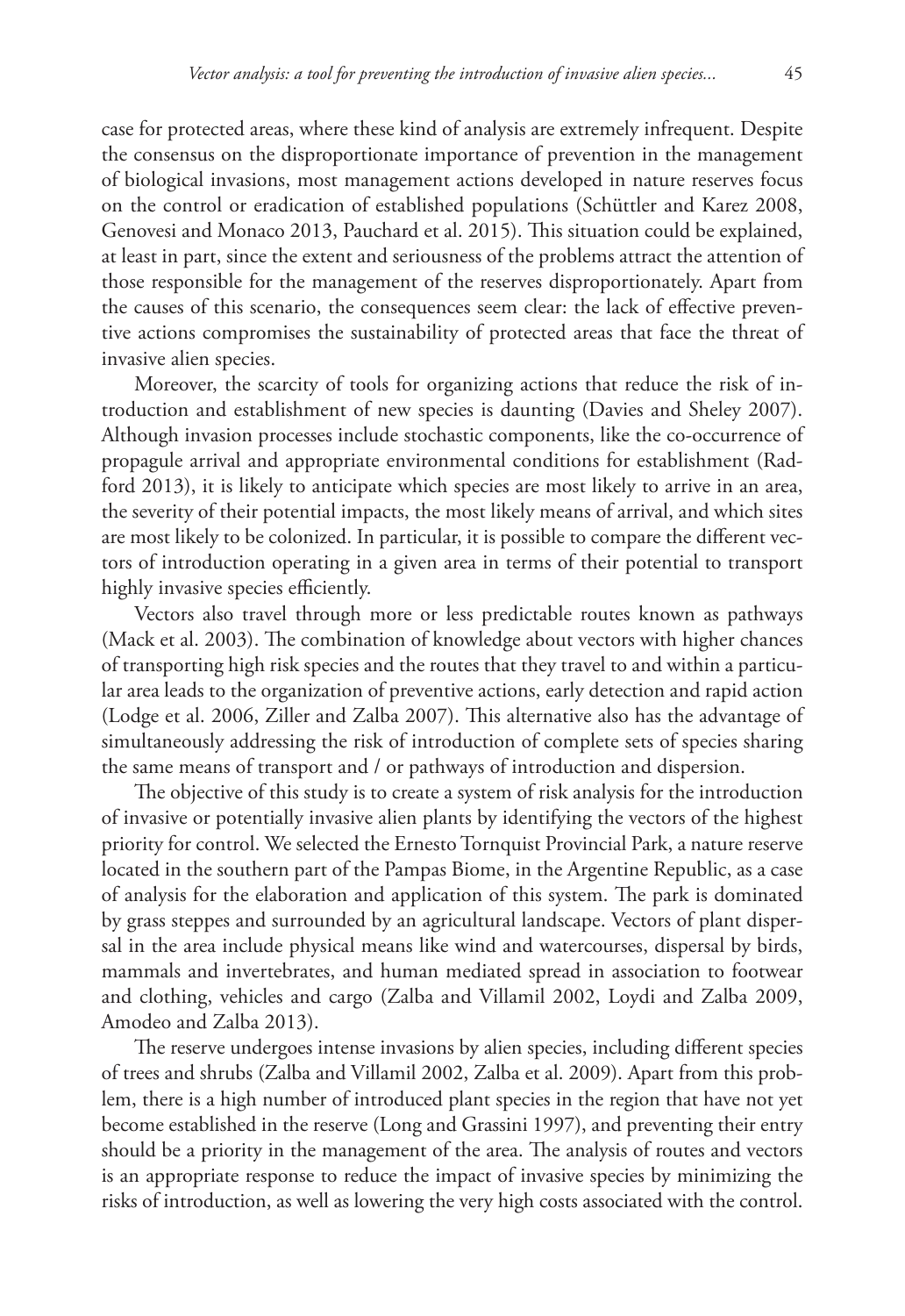## **Materials and methods**

#### **Study area**

The Pampas biome is one of the most characteristic landscapes in southern South America, as well as being one of the most greatly transformed ecosystems by anthropogenic actions, with only a very small area that is protected effectively (Bertonatti et al. 2000, Bilenca and Miñarro 2004). The grasslands of South America face a serious and increasing challenge associated with the progress of invasive alien species, particularly woody plants (Fonseca et al. 2013). The Ernesto Tornquist Provincial Park (ETPP) represents one of the few protected areas of Pampas grassland in Argentina (Bilenca and Miñarro 2004, De Villalobos and Zalba 2010). The reserve covers an area of approximately 6700 ha in the central area of Sierra de la Ventana, in the province of Buenos Aires, Argentina (38°3.90'S, 61°58.33'W). The climate in the region is temperate and rainfall varies between 500 and 800 mm annually (Burgos 1968). The vegetation is dominated by grass steppes, including species of *Stipa*, *Nassella*, *Piptochaetium*, and *Festuca*, as well as herbs and shrubs of Asteraceae. The flora of the park includes some 550 species of native plants and some 140 alien species (Long and Grassini 1997, Long et al. 2004).

Damiani (2007) cites a total of 324 alien plant species growing within the ETPP and in an area of about 20 km around it, including agricultural and livestock fields, paved roads, secondary roads, and parks and gardens in small villages. Twenty-three species that behave as invasive in the area, extensively growing over natural and semi natural environments, and 23 others that can be considered to be of high risk on account of their biological characteristics and previous invasive behavior, have not yet been detected in ETPP, or are restricted to intensive use zones (Damiani 2007, Long and Grassini 1997, María Andrea Long, Systematic Botany, Universidad Nacional del Sur, pers. comm.). All these species can therefore be considered as high priority in a prevention strategy (Appendix 1).

#### **Methods**

The characteristics of the propagules (presence of wings, pappus, hooks, sweet pulp, etc.) and dispersal strategies of the 46 species considered to be of high priority for prevention were analyzed from the literature and the vectors that might intervene in their dispersion were identified.

In order to analyze the relative importance of each vector, the severity of the potential impact and the difficulty of controlling each transportable species were taken into account, as well as the volume of propagules that the vector could carry.

The potential impact of the vector index (PIV) was defined as the weighted sum of the number of species transportable by a vector for each category of potential impact: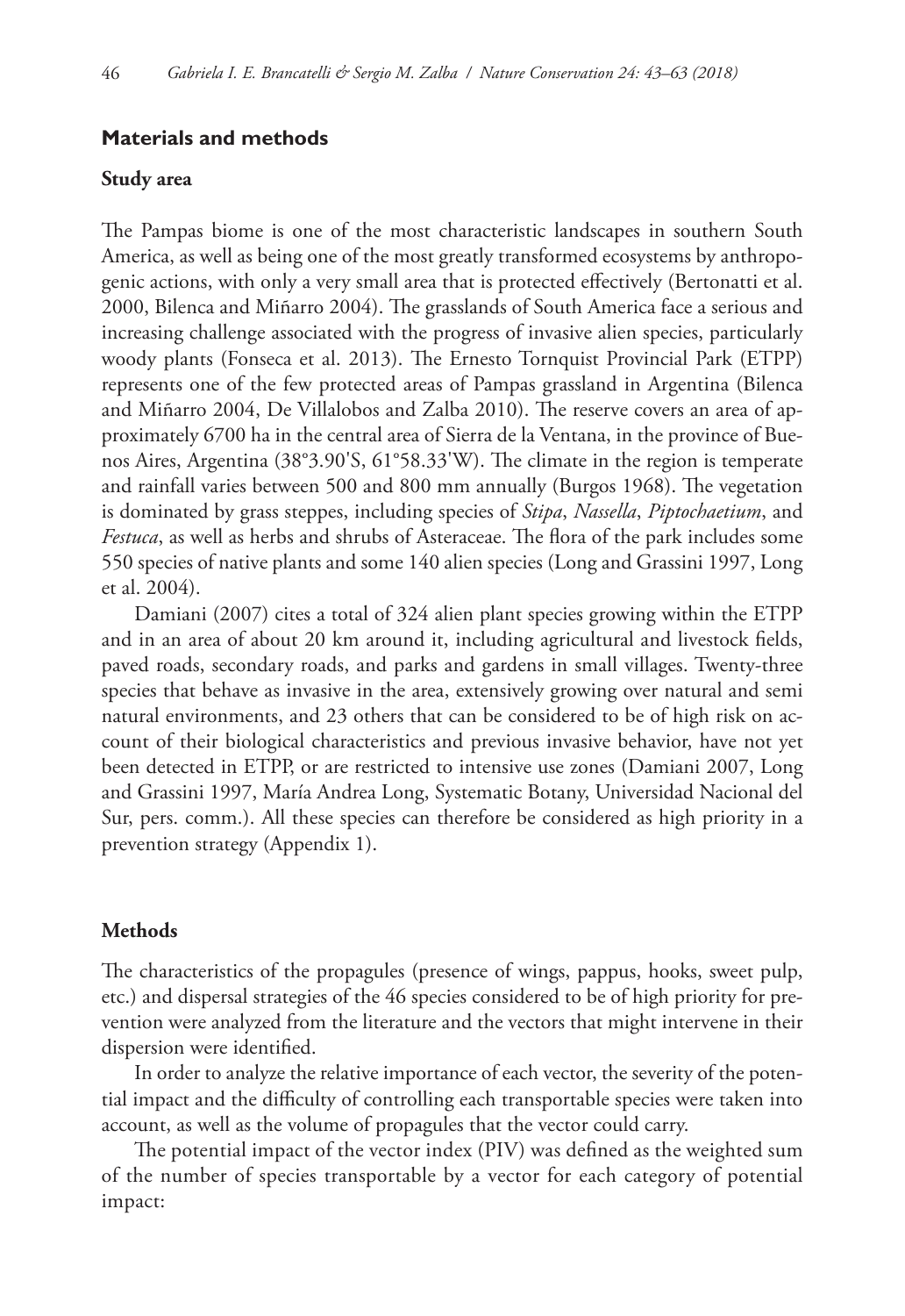$PIV = 100*$  number of species with high PI + 10<sup>\*</sup> number of species with medium PI + number of species with low PI.

The values of high, medium and low potential impact were taken from Damiani (2007), who established an impact index considering the risk of establishment of the species based on fourteen criteria: previous invasive behavior, niche width, density of growth, hybridization risk, allelopathy, toxicity for humans, toxicity for wildlife, flammability (capacity to increase fire frequency or intensity), palatability, capacity to host parasites and pathogens, life cycle, reproductive strategy, seed production and dispersal. Each criterion has different alternatives associated with corresponding numeric values that are combined in a final estimation of potential impact of the species.

The control difficulty index of the species transported by the vector **(CDV)** was defined as the weighted sum of the number of species transportable by the said vector corresponding to each category of control difficulty:

 $CDV = 100$  \* number of species with high  $CD + 10$  \* number of species with mean CD + number of species with low CD.

The values of high, medium and low control difficulty were also extracted from Damiani (2007), who calculated them considering six species features: presence of spines and stinging hairs, generation time, ability to regrow after cutting, response to grazing, response to fire, and persistence in the seed bank. Numerical indexes for each criterion were combined to assess the difficulty to control each species.

The severity of impact of each vector (SI) was calculated from the values of the potential impact and control difficulty indexes of the species transported by the vector, according to:

 $SI = (PIV + CDV) / SIMax$ 

Where SImax represents the maximum severity of impact obtained among the considered vectors.

The Transportable Volume **(TV)** was estimated by analyzing both the number of propagules available for transport (TP) and the carrying capacity of the vector (CC).

The number of available propagules (TP) for each vector was calculated by combining the information related to the abundance of the species in the area with the production and temporal availability of transportable propagules by that vector.

The abundance of each species in the study area was estimated on a relative scale, assigning a value of 1 to the rare species (few populations of a few individuals), the value of 2 to the abundant species (few populations with many individuals or many populations with few individuals) and the value of 3 to very abundant species (many populations with many individuals). This information was obtained from literature (Long and Grassini 1997) and from consultations with specialists of the regional flora. The number of propagules produced by each species was classified as low (1), moderate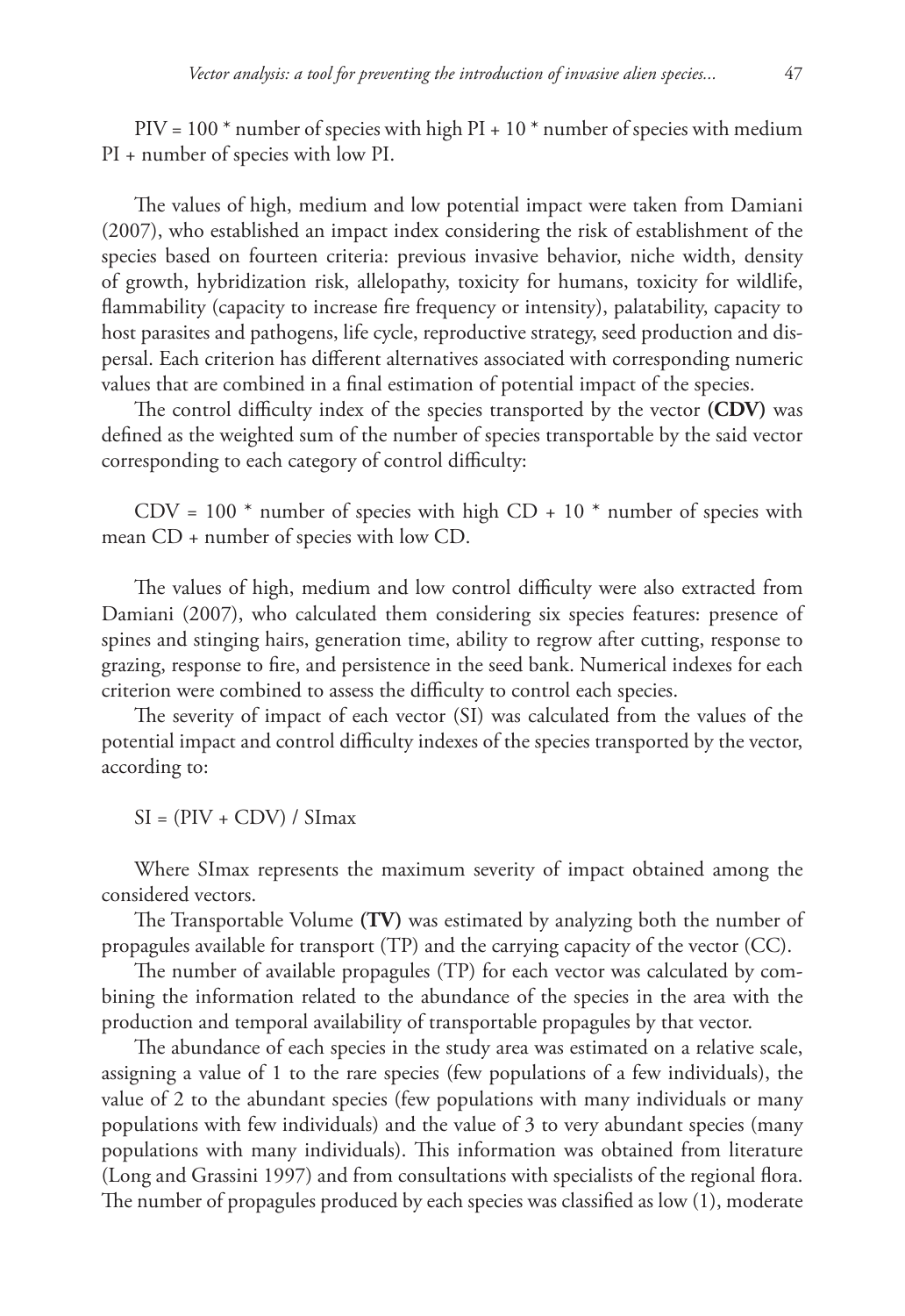(2), high (3) or very high (4), considering the ability of an adult plant to produce seeds and / or vegetative reproduction structures (bulbs, rhizomes, stolons, tubers and plant cuttings). This data was extracted from the bibliography. The proportion of months in the year during which the propagules of each species are available for eventual transport by each vector was also determined. Thus, for example, a plant producing fleshy fruits available for consumption and dispersal by vertebrates for two months each year would obtain a value of  $2/12 = 0.17$  for the animal vector; whereas we could expect an availability of 12/12 = 1 for vector loads, if their seeds remain viable in the soil.

These three variables were multiplied by each other to calculate the abundance of propagules for each species. The abundance values of propagules for all transportable species were added to obtain the total number of propagules available for transport by each vector (TP).

Two variables were considered for estimating the carrying capacity of each vector (CC): 1- the volume transported in each potential introduction event, defined in relative units: 1 small; 10 medium; 100 large; 1000 very large, and 2- the frequency of vector activity throughout the year in the study area, expressed in relative units: 1 low; 10 medium; 100 high; 1000 very high.

These two variables were multiplied to calculate the carrying capacity (CC) of each vector.

The transportable volume (TV) per vector was calculated by adding the propagation availability and carrying capacity:

 $TV = (TP + CC)/TV$ max

Where TVmax represents the volume of transportable propagules by the vector with the greatest transport capacity.

Finally, the values of impact severity (SI) and transportable volume (TV) were combined to calculate the risk associated with each vector (RV):

 $RV = (2 * SI + TV) / 3$ 

The impact severity value was multiplied by 2 to reflect its relative importance when analyzing the risk associated with each vector.

A diagram of this analysis is presented in Fig. 1.

# **Results**

The analysis of the propagules and dispersal strategies of the species of high priority of prevention in the PPET allowed us to associate them with a total of three natural and three anthropogenic vectors. The natural vectors identified were streams, wildlife and wind. The anthropogenic vectors included transport by vehicles (in mud attached to the chassis and tyres), movement directly associated with people (unintentional: in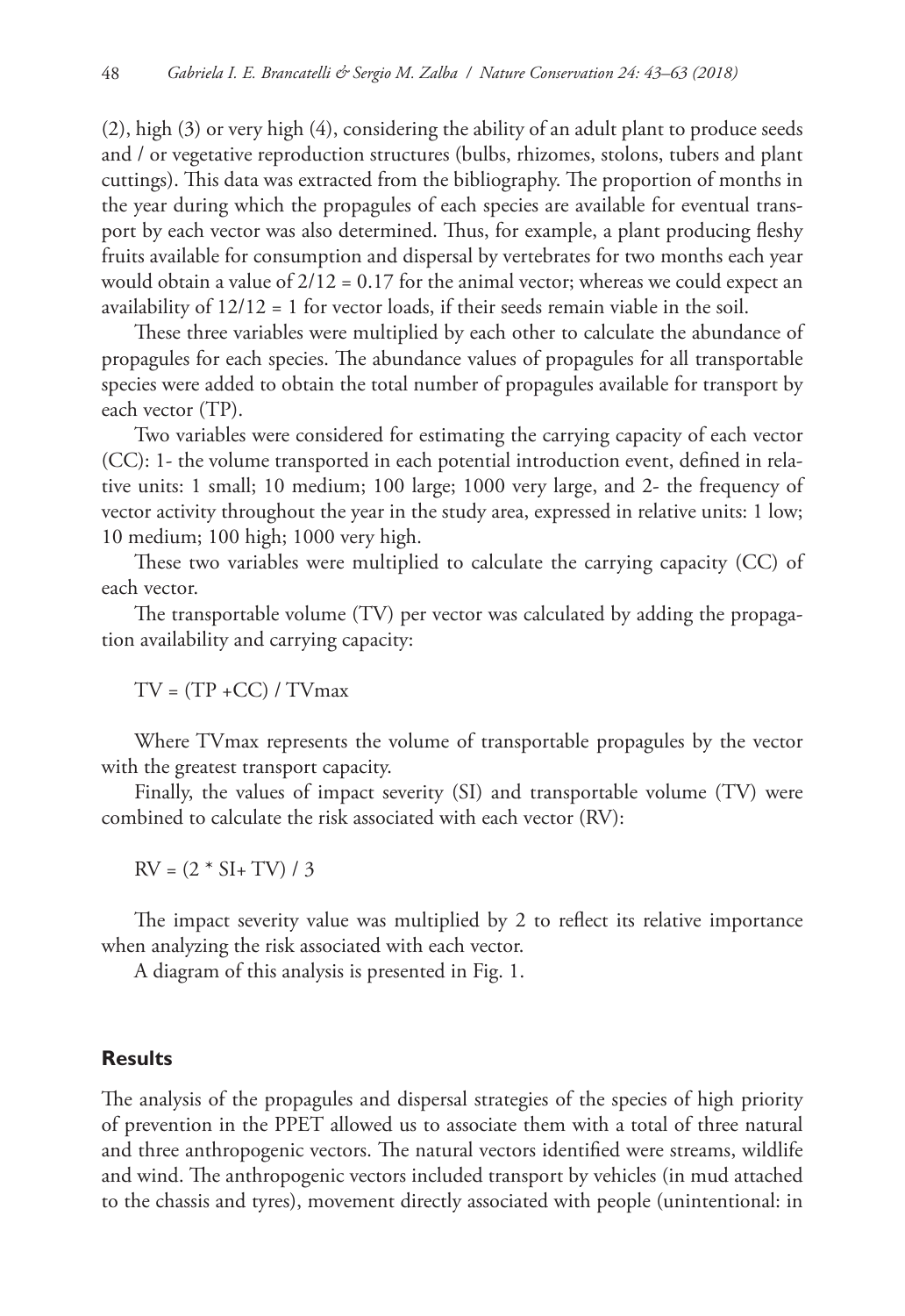

Figure 1. Vector analysis schema. Diagram of the analysis of the relative importance of vectors associated with the introduction and dispersal of invasive alien plants in Ernesto Tornquist Provincial Park (Buenos Aires, Argentina).

footwear and clothing, food, camping equipment, and intentional: ornamental plants and vegetables) and the movement associated with cargo (soil, sand, debris, and dry plant material).

Of the 46 species evaluated, 25 have propagules with structures that facilitate their dispersion by wind (e.g. small and light seeds, winged diasporas, feathery organs), 7 show seeds with traits that promote their dispersal by water (light seeds or floating vegetative structures) and 13 fruits are potentially dispersed by animals (edible or with hooks, barbs or awns that adhere to fur). We also concluded that all the propagules of the analyzed species could be transported in loads of materials (earth, debris, sand), whereas 39 show traits that would facilitate their transport by cars, trucks and other vehicles (small seeds, adherent propagules). Twenty-eight species could be easily dispersed directly and unintentionally by people (on footwear and clothing, such as fruits of food plants or associated with camping equipment). Finally, 23 species could be intentionally mobilized by the people for their ornamental value or cultivation for other human purposes (Appendix 1, Fig. 2A).

The analysis of the different vectors, combining the potential impact of the transportable species (Damiani 2007), resulted in an index of the potential impact of the vector that varied between 240 and 1693. On the other hand, the index of the difficulty of control of species transported by the vector takes values that go between 321 and 1891.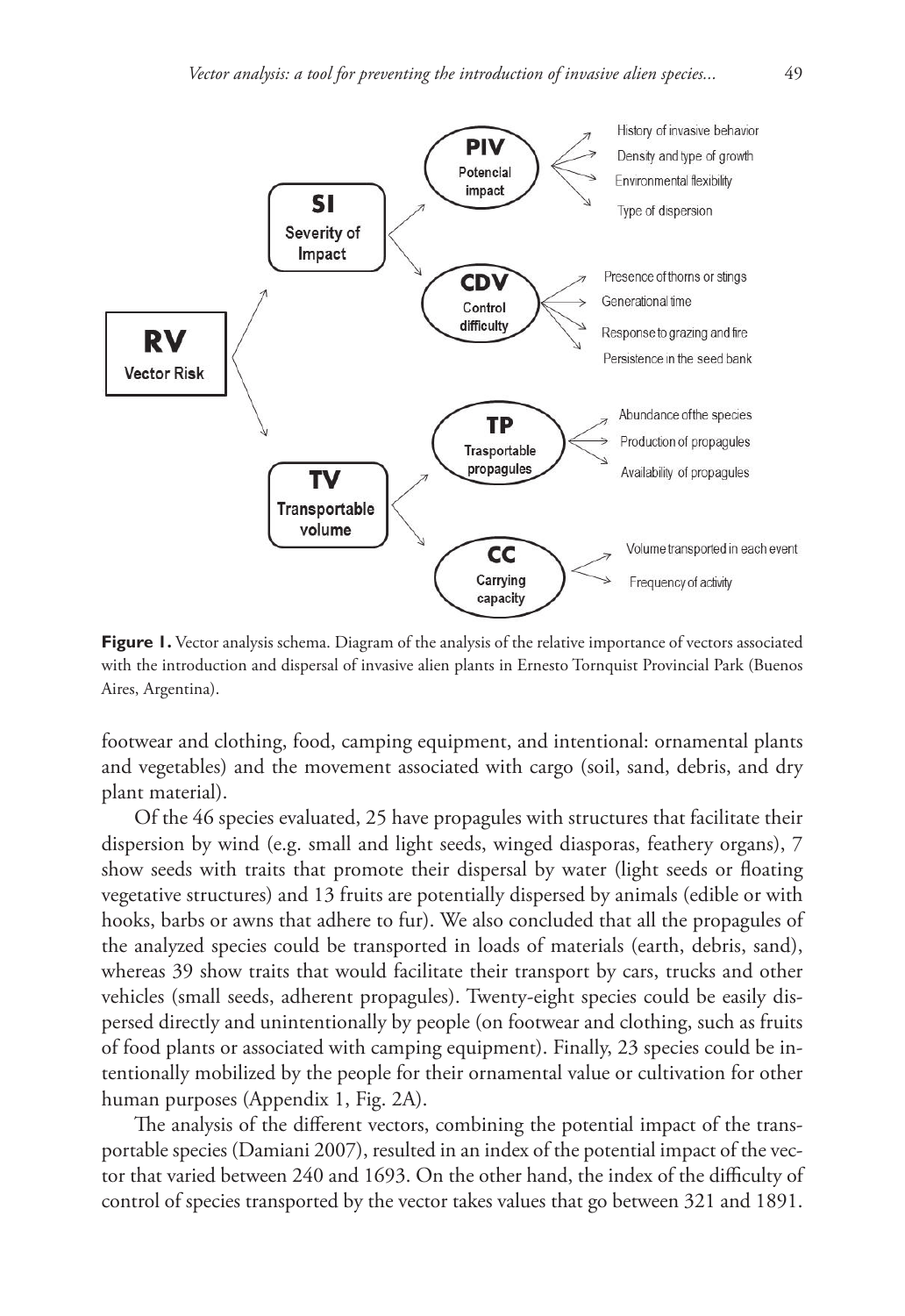

**Figure 2.** Vectors of introduction and spread of invasive and potentially invasive alien plants present in intensive use zones of the Ernesto Tornquist Provincial Park and it's surroundings (Buenos Aires, Argentina). **A** Number of species associated to each dispersion vector according to the characteristics of their fruits and seeds and their human use **B** Severity of impact of vectors depending on the potential impact of transportable species and the difficulty of their control **C** Relative capacity of vectors to transport propagules **D** Risk associated with vectors depending on the potential impact of transportable species, the difficulty of their control and the transport capacity of the vector.

In both cases, the maximum value corresponds to cargos and the smaller one to streams. Thus, the severity of impact of the vector index was maximized for cargo (1), followed by vehicles (0.87), unintentional human transport (0.56), intentional human transport (0.48), wind (0.47), wildlife (0.31) and streams (0.16) (Fig. 2B).

Regarding the transport capacity of the different vectors, the transportable propagules index varied between 11 and 226, again reaching the maximum value for cargo and the minimum for streams.

Twenty species were evaluated as very abundant, 16 as abundant and 10 as rare. A high number of propagules were produced by 30.4% of the species under study, moderate production by 50% and a low number of propagules by eight species (17.4%). Only one species (*Melia azedarach*) was considered as having a very high production of propagules.

It was defined that propagules of all plants that can be transported in association with cargo or intentionally by humans are available for these vectors for 12 months per year. Vehicles and unintentional human transport might transport species with available propagules for periods of two to five months per year; whereas animals and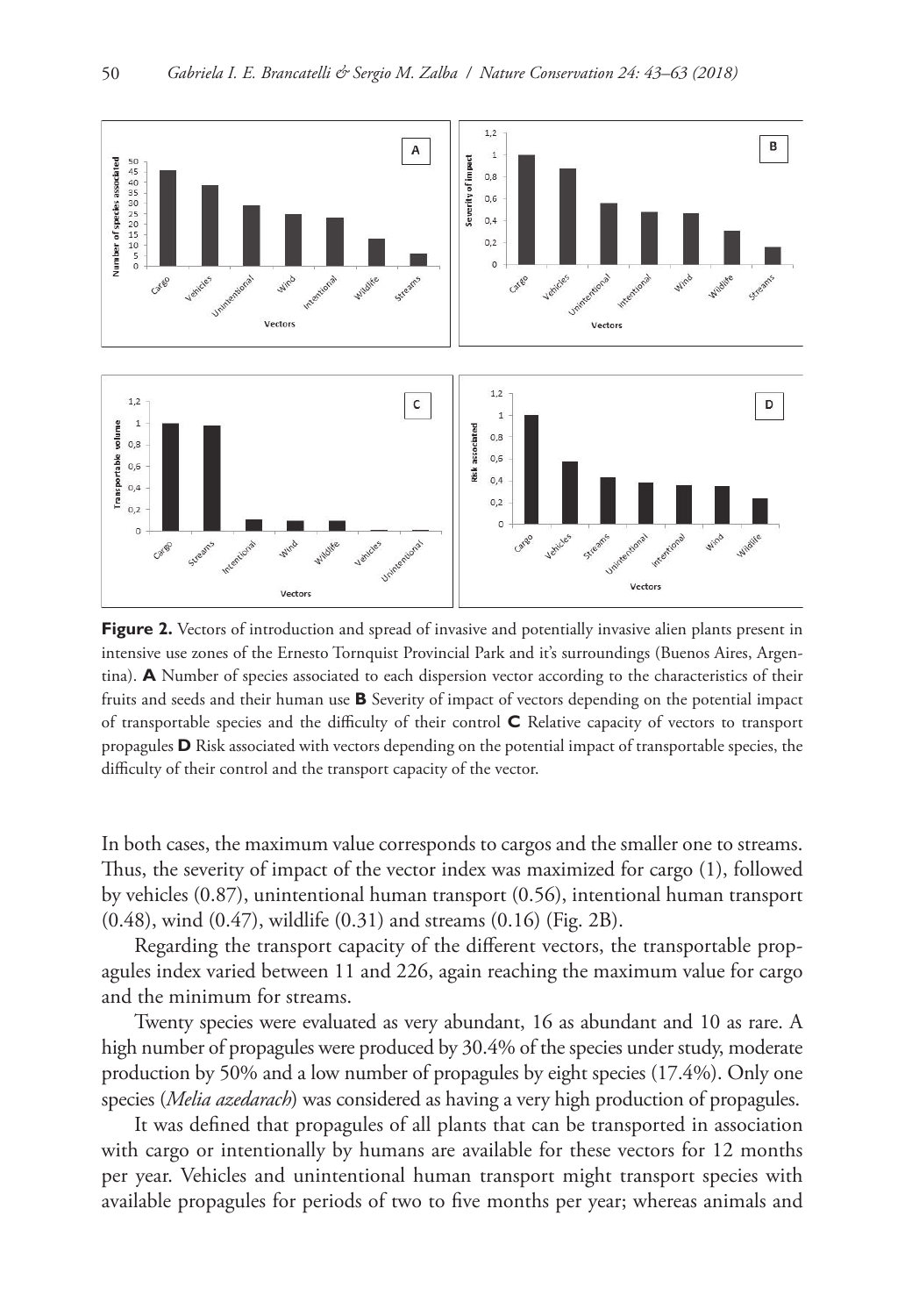**Table 1.** Vectors characterization. Potential impact (PIV), control difficulty (CDV), severity of impact (SI), transportable propagules (TP), individual transport capacity, activity frequency, carrying capacity (CC), transportable volume (TV) and resulting risk (RV) for vectors capable of transporting invasive and potentially invasive alien plants present in intensive use zones of the Ernesto Tornquist Provincial Park and it's surroundings (Buenos Aires, Argentina).

|                 | Cargo | <b>Vehicles</b> | <b>Streams</b> | Unintencional<br>by people | Intentional<br>by people | Wind | Wildlife |
|-----------------|-------|-----------------|----------------|----------------------------|--------------------------|------|----------|
| <b>PIV</b>      | 1693  | 1461            | 240            | 1081                       | 833                      | 871  | 481      |
| <b>CDV</b>      | 1891  | 1659            | 321            | 937                        | 896                      | 817  | 643      |
| <b>SI</b>       |       | 087             | 0.16           | 0.56                       | 0.48                     | 0.47 | 0.31     |
| <b>TP</b>       | 226   | 53.08           | 11             | 35.17                      | 101.10                   | 13   | 16.42    |
| Indiv. Capacity | 1000  | 10              | 1000           |                            | 1000                     |      | 10       |
| Frequency       | 10    | 10              | 10             | 100                        |                          | 1000 | 100      |
| CC              | 10000 | 100             | 10000          | 100                        | 1000                     | 1000 | 1000     |
| TV              |       | 0.01            | 0.98           | 0.01                       | 0.11                     | 0.11 | 0.11     |
| RV              |       | 0.58            | 0.43           | 0.38                       | 0.36                     | 0.35 | 0.24     |

streams could transport species with available propagules between one and 12 months per year. The wind vector could disperse species with available propagules between one and three months per year.

The carrying capacity, for its part, was considered maximum for the cargo, stream and wind vectors, whereas the minimum value was for the vehicle and unintentional human transport vectors.

The volume transported at each potential introduction event was considered to be very large for cargo, streams, wind and intentional human transport; medium for vehicles and animals and small for unintentional human transport.

Only intentional human transport was considered to have a very low frequency of activity. For unintentional transport by humans and mediated by animals, the frequency is considered high, whereas it is classified as medium for cargo, wind, vehicles and streams.

Thus, the transportable volume index resulted maximum for cargo (1), followed immediately by streams and wind (0.98), whereas the rest of the vectors received values of ten to one hundred times lower in terms of their relative transport capacity (Fig. 2C).

The combination of the information described allowed us to calculate the risk associated with each vector, being maximum for cargo (1), followed by vehicles (0.58) and streams (0.43), unintentional human transport (0.38), intentional human transport (0.36), wind (0.35) and wildlife (0.24) (Fig. 2D, Table 1).

## **Discussion**

In this study, we designed and applied a risk analysis system associated with vectors responsible for the introduction and dispersal of plant species, which constitutes a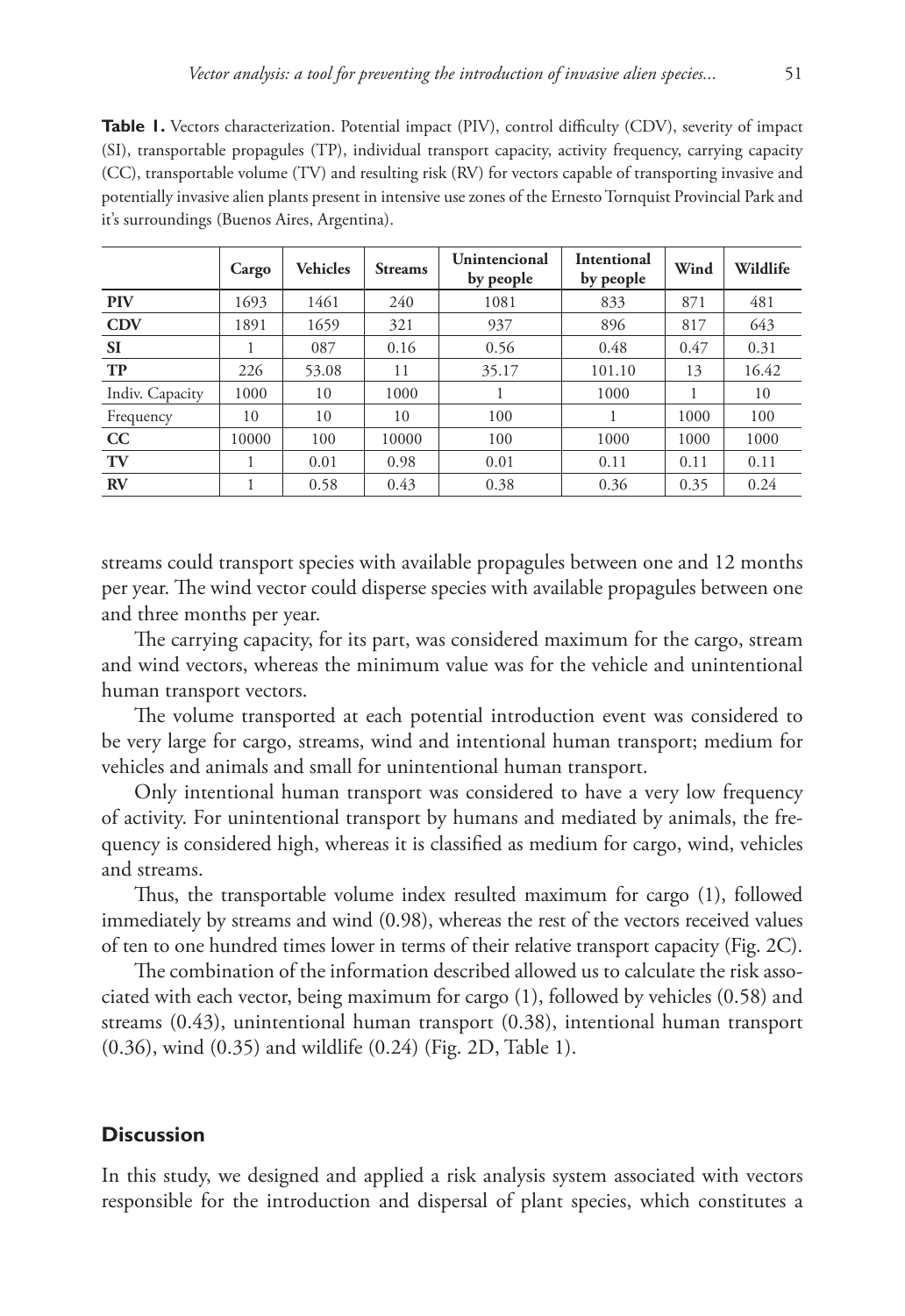simple and novel alternative of high potential value for decreasing the risk associated to invasive species by reducing propagule pressure in a variety of ways: improving detection measures and border policies, limiting vector contamination, controlling invasive populations in source regions, helping to raise public awareness of problems to find alternatives for invasive species (Pyšek and Richardson 2010). As we previously mentioned, there are many antecedents aimed at reducing unwanted introductions by assessing the risk associated with vectors and pathways, most of them applied at national or state borders (Gordon et al. 2012, Grosholz et al. 2012, Conser 2013, Kelly et al. 2013). The main differences of our approach include it local focus, primarily designed for individual reserves, what can result in an improvement of the precision of the analysis. It is also based on a context-specific perspective that drives the attention of the administrators to real threats posed by potentially invasive species that are present in the surroundings.

As discussed in detail below, the ranking obtained in this work is consistent with particular features of our case study, including heavy transit of vehicles associated to tourism and cargo, strong and frequent winds (particularly during plant dispersal seasons), and a dense network of water courses. This situation will clearly change in other reserves, but the framework should still be useful to calculate a specific scoring of dispersal vectors.

The development of an index of the relative importance of vectors of introduction and dispersal presents some challenges, such as comparing vectors as different from each other as the wind and the sole of a shoe. Another weakness associated with this index is related to its need of information about the presence of invasive or potentially invasive species in the area surrounding the reserve that could be not available in some cases. On the other hand, data on previous invasive behavior of the species of interest is becoming easier to obtain with growing regional and national databases on invasive species. Something similar occurs with the characteristics of the species that permit to associate them to dispersal vectors, as most of the potentially invasive plants are regionally or even globally shared (Randall 2017). It is also important to recognize that the invasion process is dynamic and that some of the species that are classified as non-invasive at one time could become aggressive invaders if there are changes in the environmental conditions or the invasive population itself (Davis et al. 2000, Jiménez et al. 2011, Dechoum et al. 2014, Schrama and Bardgett 2016), possibly affecting the relative importance of the different vectors under analysis. It is therefore advisable to update the lists of species to be included in the analysis periodically.

Apart from the specific function of this analysis, the structure of the proposed indexes allows us to separate the different components associated with the potential impact of each vector and this could guide actions for reducing their potential impact on the area (Davies and Sheley 2007). Thus, management actions could be oriented, alternatively or complementarily, towards reducing the frequency or capacity of the individual transport of a vector, controlling its effects during periods of availability of transportable propagules and avoiding the transport of high risk species (e.g., through the elimination of the foci of invasion at the origin or in the path that a vector travels),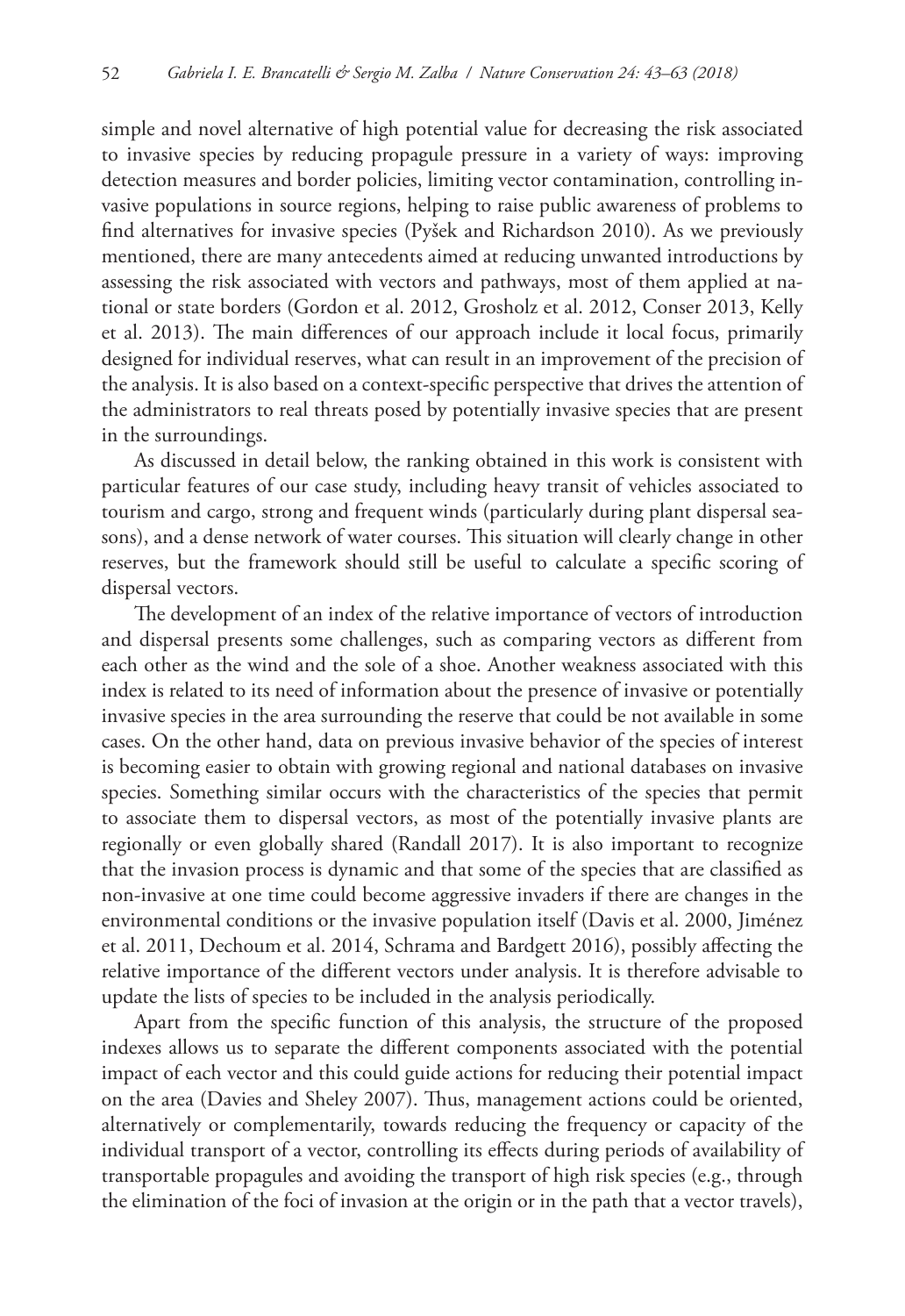etc. The structure of this system would also enable to evaluate more specific dispersal vectors (for example bicycles vs. walking or horseback riding), opening up interesting opportunities for the zoning and management of protected areas against the challenge of invasive alien species.

The vectors analyzed in our case study are clearly separated into two groups: on the one hand the anthropogenic agents (cargo, vehicles and intentional and unintentional transport by people) and, on the other hand, the natural means of dispersal (water, wind and animals). Due to their intrinsic characteristics, these two sets of vectors are associated with different and complementary management strategies, while the former allow and justify control and preventive actions; the latter are more naturally associated with early detection, since it is difficult or directly not feasible to reduce their transport capacity.

The results of the analysis place the vectors of cargo and transport associated with vehicles among the highest risks of entry of potentially invasive plant species in the study area. A number of studies have shown that unintentional transport by vehicles, either associated directly to the vehicle, or with cargo, is an important mechanism of seed dispersal (Clifford 1959, Lonsdale and Lane 1994, Von Der Lippe and Kowarik 2007, Ansong and Pickering 2013). The climatic conditions, the season of the year, the place where it is driven and the parts of the vehicle exposed to the environment affect this type of dispersal; as well as the weight and size of the seeds and the place where it is loaded (Zwaenepoel et al. 2006, Von der Lippe and Kowarik 2008, Veldman and Putz 2010, Taylor et al. 2012). While the relative importance of vehicles and transported freight is likely to vary between reserves, their particular relevance has an encouraging aspect, considering that the points of entry of freight vehicles and passenger cars are often few in number and are well defined, and that the same is true for the dispersal routes of these vectors within the reserves (internal roads and parking areas). The cleaning of vehicles before entering the area has proven to be an efficient measure for reducing the amount of propagules transported. The duration and type of washing will depend on the size and shape of the vehicle (Rew and Fleming 2011). Other preventive measures could include restricting vehicular traffic or creating invasive species free zones along roadsides (Davies and Sheley 2007). The handling of cargo allows specific actions, including quarantine systems (temporary deposit of the material entered in safe places that allow the detection and elimination of species that could germinate and settle there). There is also the option of evaluating the sites of origin of the materials, avoiding those affected by invasions of species transportable by this vector, in addition to thoroughly cleaning the containers before loading. These preventive measures should be complemented with periodic surveys along the internal roads in search of plants that might have entered these pathways, and their immediate removal (Lee and Chown 2009).

The wind vector represents a particular challenge (Davies and Sheley 2007) and preventive actions could be aimed at eliminating nuclei of transportable species located on the windward side of the reserve. If this were not possible, areas of high risk of invasion could be defined depending on the location of these nuclei and the prevailing winds during the months of seed production, which should be subject to regular monitoring and control tasks.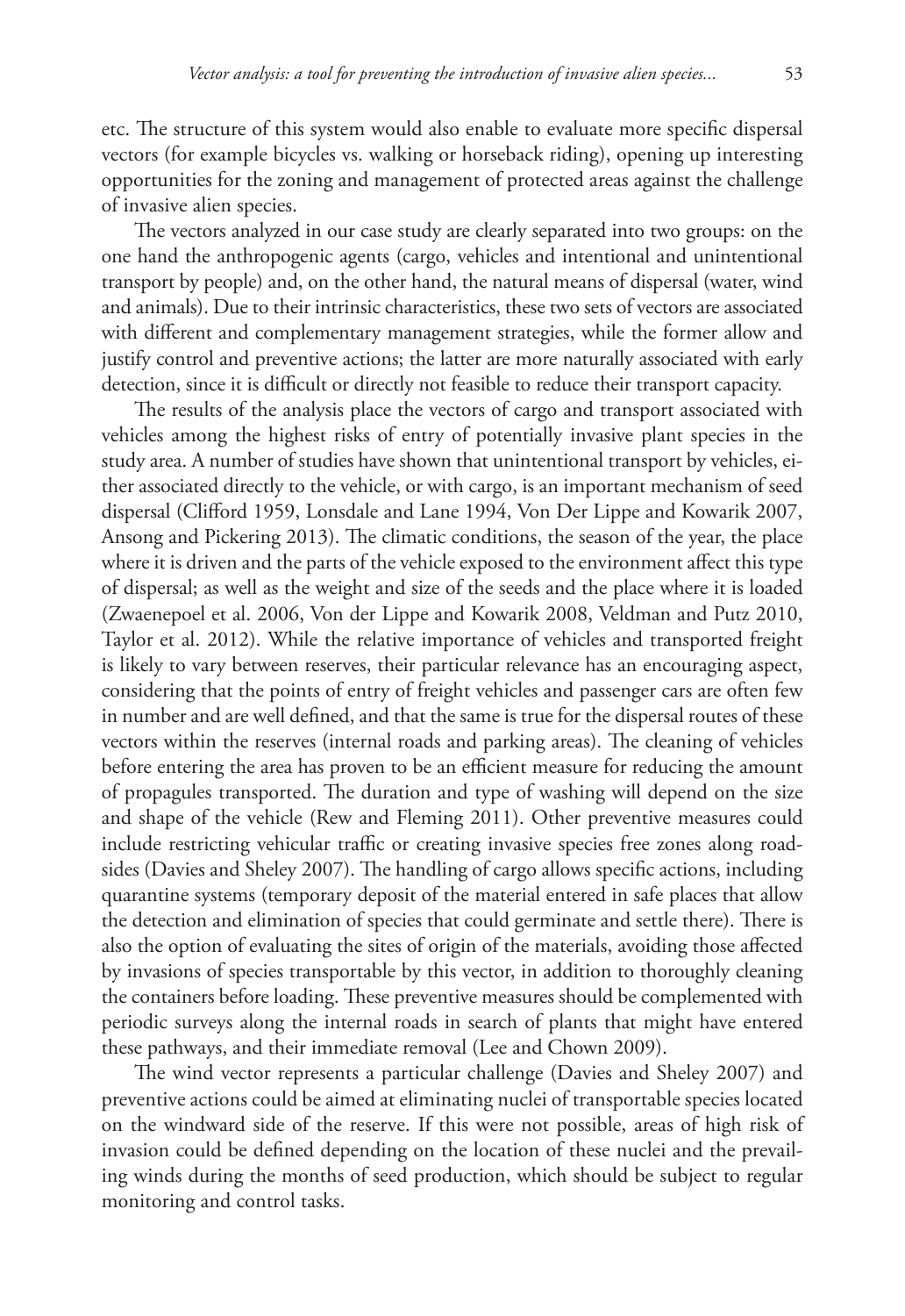Streams as vectors follow in the order of risk. In this case the preventive measures are more complex and the effort should be directed at monitoring of the banks in search of points of entry of species (Cabra-Rivas et al. 2014). In general terms, the search actions should focus on streams that correspond to watersheds originating outside the reserve, concentrating the training efforts of personnel dedicated to detection on the set of species transportable by this vector, which clearly increases the chances of an efficient identification. In addition, resources could be devoted to the detection of nuclei of these species in sectors of the watershed located outside the reserve, where eradication would act as an efficient preventive measure that would save efforts and resources for the detection and control of internal foci of invasion (Säumel and Kowarik 2010).

The management of intentional and unintentional anthropogenic transport vectors includes a significant component of education and awareness. In the case of the former, it is essentially a question of avoiding the use of potentially invasive plant species in the staff residences and in the recreation areas (parks, gardens, shade trees) and replacing high risk plants in these sites. The unintentional transportation in clothing, footwear, backpacks, or other personal items have been documented in numerous studies (e.g. Whinam et al. 2005, McNeill et al. 2008, Pickering and Mount 2010, Auffret and Cousins 2013). Some reserves regulate the number of visitors and the period of access to reduce the unwanted introduction of propagules. There are natural protected areas in U.S.A. and New Zealand that require footwear, clothing, vehicles and equipment to be cleaned prior to entry (Genovesi and Monaco 2013). Researchers and park rangers pose a particularly high risk as they go to areas that are not accessible to the public, including areas of special conservation value (Chown et al. 2012, Huiskes et al. 2014).

The control of dispersal by animals leaves an even smaller space for prevention tasks, but could motivate monitoring tasks at sites with greater frequency of use by agents of high dispersal efficiency (e.g., wire fences or trees used as perches by frugivorous birds, Gosper et al. 2005, Buckley et al. 2006, Amodeo and Zalba 2013).

Making a list of high-risk species for each place and adapting the vectors that transport them, the analysis developed in this paper can be applied to other protected areas, political units or as a basis for the allocation of prevention efforts, early detection and early control of invasive species, translating the prevention premises frequently seen in the literature on biological invasions into concrete actions.

#### **Aknowledgements**

This work was supported by the National Scientific and Technical Research Council (CONICET), Argentina and Universidad Nacional del Sur, Bahía Blanca, Argentina. We are grateful to the Ernesto Tornquist Provincial Park rangers and authorities and to Rosemary Scoffield and Nicolás D´Onofrio for language revision.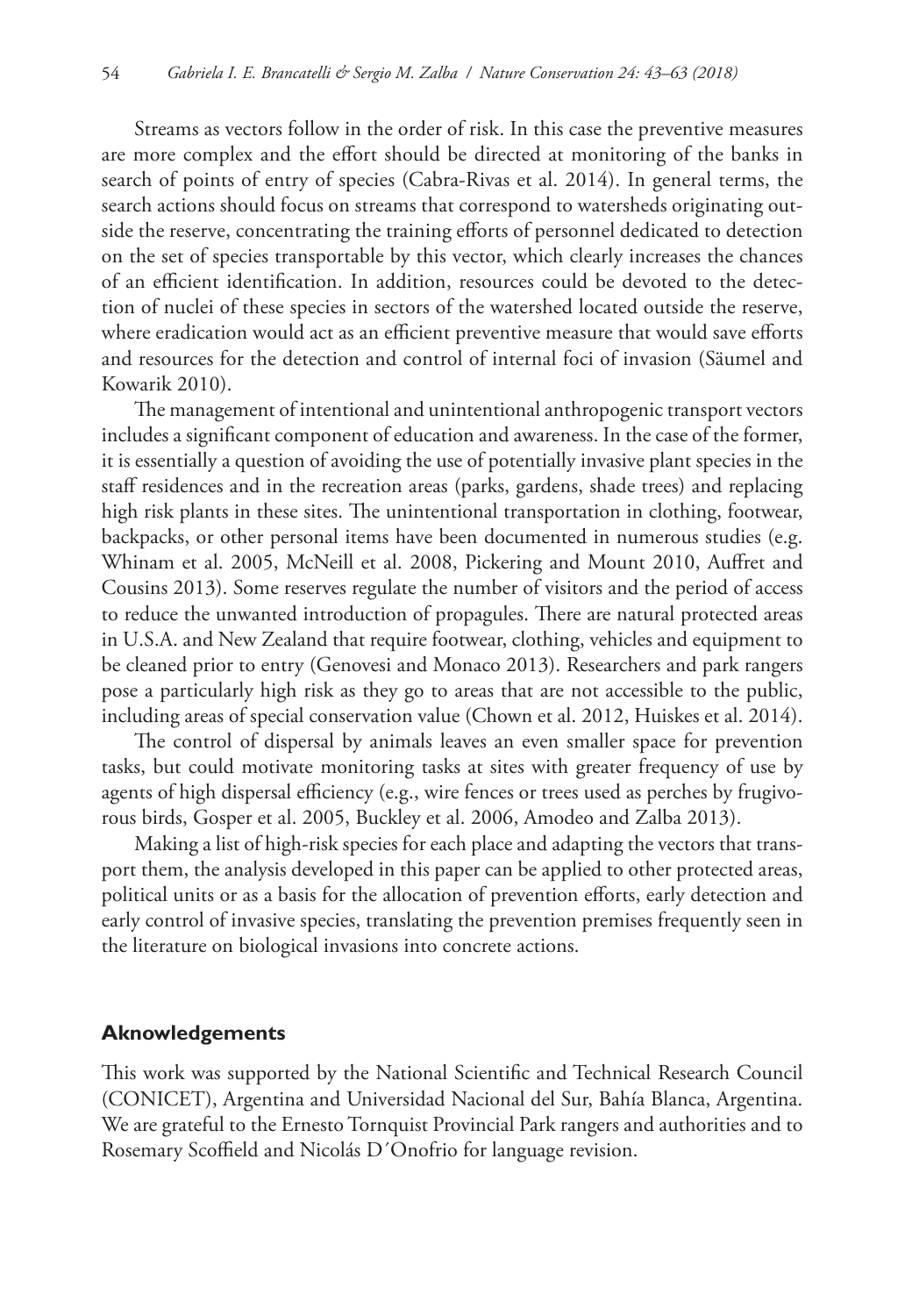#### **References**

- Alexander ME, Dick JTA, Weyl OLF, Robinson TB, Richardson DM (2014) Existing and emerging high impact invasive species are characterized by higher functional responses than natives. Biology Letters 10: 20130946. <http://dx.doi.org/10.1098/rsbl.2013.0946>
- Amodeo MR, Zalba SM (2013) Wild cherries invading natural grasslands: unraveling colonization history from population structure and spatial patterns. Plant Ecology 214: 1299–1307. <https://link.springer.com/article/10.1007/s11258-013-0252-4>
- Amodeo MR, Vázquez MB, Zalba SM (2017) Generalist dispersers promote germination of an alien fleshy-fruited tree invading natural grasslands. PLoS One 12: e0172423. [http://](http://journals.plos.org/plosone/article?id=10.1371/journal.pone.0172423) [journals.plos.org/plosone/article?id=10.1371/journal.pone.0172423](http://journals.plos.org/plosone/article?id=10.1371/journal.pone.0172423)
- Amodeo MR, Zalba SM (2017) Sex morphs and invasiveness of a fleshy-fruited tree in natural grasslands from Argentina. Botany 95(9): 913–922.<https://doi.org/10.1139/cjb-2017-0041>
- Anderson LG, White PC, Stebbing PD, Stentiford GD, Dunn AM (2014) Biosecurity and vector behaviour: evaluating the potential threat posed by anglers and canoeists as pathways for the spread of invasive non-native species and pathogens. PLoS One 9: e92788. [https://](https://doi.org/10.1371/journal.pone.0092788) [doi.org/10.1371/journal.pone.0092788](https://doi.org/10.1371/journal.pone.0092788)
- Ansong M, Pickering C (2013) Are weeds hitchhiking a ride on your car? A systematic review of seed dispersal on cars. PLoS One 8: e80275. [https://doi.org/10.1371/journal.](https://doi.org/10.1371/journal.pone.0080275) [pone.0080275](https://doi.org/10.1371/journal.pone.0080275)
- Auffret AG, Cousins SAO (2013) Humans as long-distance dispersers of rural plant communities. PLoS One 8(5): e62763. <https://doi.org/10.1371/journal.pone.0062763>
- Azpiroz AB, Isacch JP, Dias RA, Di Giacomo AS, Fontana CS, Palarea CM (2012) Ecology and conservation of grassland birds in southeastern South America: a review. Journal of Field Ornithology 83:217–246. <https://doi.org/10.1111/j.1557-9263.2012.00372.x>
- Bertonatti C, Corcuera J (2000) Situación ambiental argentina 2000. Fundación Vida Silvestre, Buenos Aires, 1–440.
- Bilenca D, Miñarro F (2004) Identificación de áreas valiosas de pastizal en las pampas y campos de Argentina, Uruguay y sur de Brasil. Fundación Vida Silvestre, Buenos Aires, 352 pp.
- Blackburn TM, Pyšek P, Bacher S, Carlton JT, Duncan RP, Jarošík V, Wilson JR, Richardson DM (2011) A proposed unified framework for biological invasions. Trends in ecology & evolution 26: 333–339.<https://doi.org/10.1016/j.tree.2011.03.023>
- Buckley YM, Anderson S, Catterall CP, Corlett RT, Engel T, Gosper CR, Nathan R, Richardson DM, Setter M, Spiegel O et al. (2006) Management of plant invasions mediated by frugivore interactions. Journal of Applied Ecology 43: 848–857. [https://doi.org/10.1111/](https://doi.org/10.1111/j.1365-2664.2006.01210.x) [j.1365-2664.2006.01210.x](https://doi.org/10.1111/j.1365-2664.2006.01210.x)
- Burgos J (1968) El clima de la Provincia de Buenos Aires en relación con la vegetación natural y el suelo. In: Cabrera AL (Ed.) Flora de la provincia de Buenos Aires. Colección Científica del INTA 4(1) (Buenos Aires): 33–100.
- Cabra-Rivas I, Alonso Á, Castro-Díez P (2014) Does stream structure affect dispersal by water? A case study of the invasive tree *Ailanthus altissima* in Spain. Management of Biological Invasions 5: 179–186. <https://doi.org/10.3391/mbi.2014.5.2.11>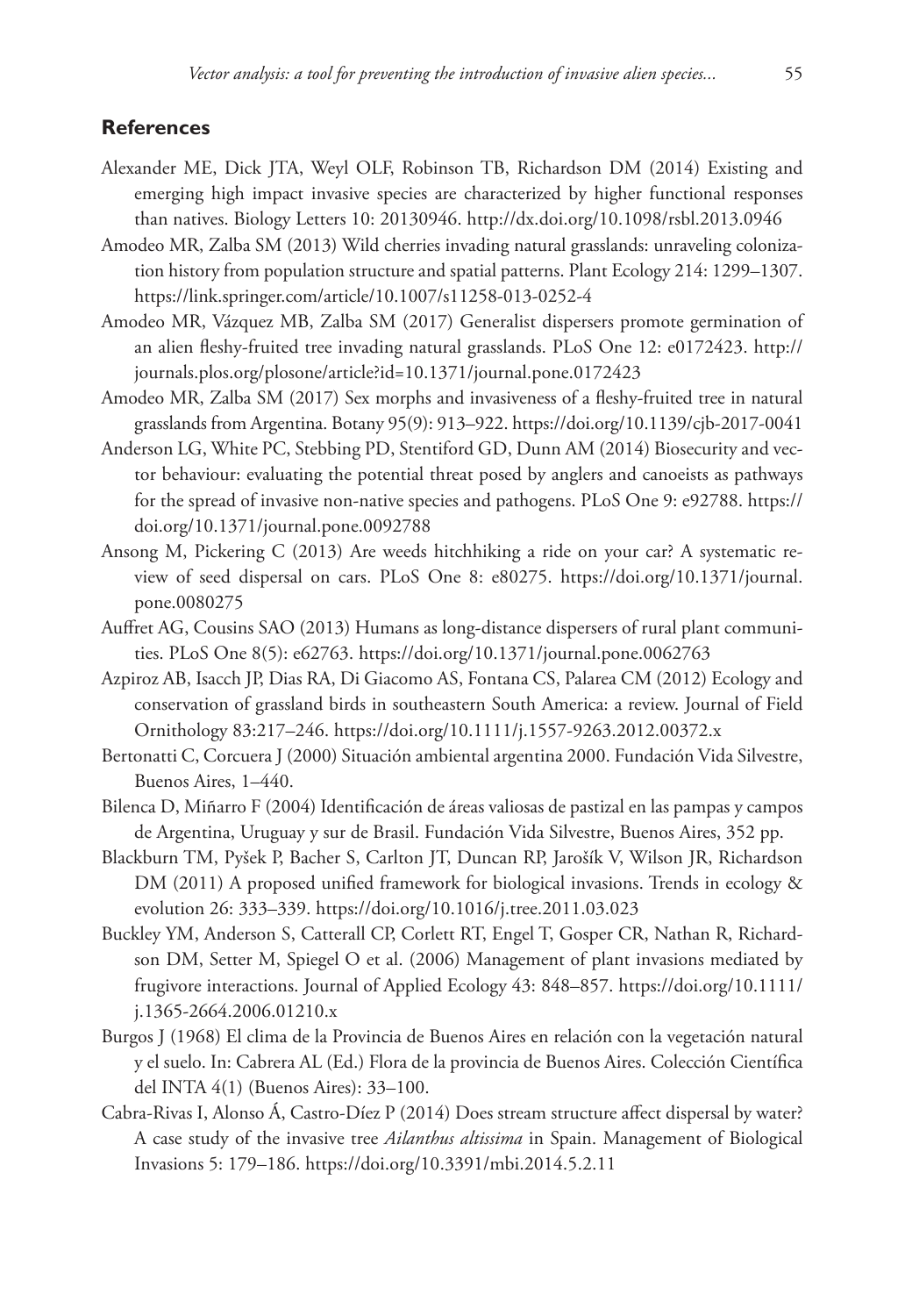- Carlton J, Ruiz G (2005) Vector science and integrated vector management in bioinvasion ecology: conceptual frameworks. Chapter 3. In: Mooney HA, Mack RN, McNeely JA, Neville LE, Schei PJ, Waage JK (Eds) Invasive Alien Species: A New Synthesis. Island Press, Washington DC, 36–58.
- Chown SL, Huiskes AHL, Gremmen NJM, Lee JE, Terauds A, Crosbie K, Frenot Y, Hughes KA, Imura S, Kiefer K et al. (2012) Continent-wide risk assessment for the establishment of nonindigenous species in Antarctica. Proceedings of the National Academy of Sciences 109: 4938–4943.<https://doi.org/10.1073/pnas.1119787109>
- Clifford HT (1959) Seed dispersal by motor vehicles. Journal of Ecology 47: 311–315. [https://](https://doi.org/10.2307/2257368) [doi.org/10.2307/2257368](https://doi.org/10.2307/2257368)
- Colautti RI, Grigorovich IA, MacIsaac HJ (2006) Propagule pressure: A null model for biological invasions. Biological Invasions 8: 1023–1037. [https://doi.org/10.1007/s10530-](https://doi.org/10.1007/s10530-005-3735-y) [005-3735-y](https://doi.org/10.1007/s10530-005-3735-y)
- Conser C (2013) Invasive Species Pathway Risk Analysis for California. University of California, Davis, 1–97. [http://www.iscc.ca.gov/docs/reports/CISAC-Pathway-Report-July-](http://www.iscc.ca.gov/docs/reports/CISAC-Pathway-Report-July-2013-web.pdf)[2013-web.pdf](http://www.iscc.ca.gov/docs/reports/CISAC-Pathway-Report-July-2013-web.pdf)
- Damiani ML (2007) Plantas exóticas en Sierra de la Ventana (Buenos Aires): detección de invasores potenciales. PhD Thesis, Universidad Nacional del Sur, Bahía Blanca.
- Davies KW, Sheley RL (2007) A conceptual framework for preventing the spatial dispersal of invasive plants. Weed Science 55: 178–184. <https://doi.org/10.1614/WS-06-161>
- Davis MA, Grime JP, Thompson K (2000) Fluctuating resources in plant communities: a general theory of invasibility. Journal of Ecology 88: 528–534. [https://doi.org/10.1046/](https://doi.org/10.1046/j.1365-2745.2000.00473.x) [j.1365-2745.2000.00473.x](https://doi.org/10.1046/j.1365-2745.2000.00473.x)
- Dechoum MS, Castellani TT, Zalba SM, Rejmánek M, Peroni N, Tamashiro JY (2014) Community structure, succession and invasibility in a seasonal deciduous forest in southern Brazil. Biological Invasions 17: 1697–1712. <https://doi.org/10.1007/s10530-014-0827-6>
- Dechoum MS, Rejmánek M, Castellani TT, Zalba SM (2015) Limited seed dispersal may explain differences in forest colonization by the Japanese raisin tree (*Hovenia dulcis* Thunb.), an invasive alien tree in Southern Brazil. Tropical Conservation Science 8: 610–622. [https://](https://doi.org/10.1177/194008291500800303) [doi.org/10.1177/194008291500800303](https://doi.org/10.1177/194008291500800303)
- De Villalobos A, Zalba SM (2010) Continuous feral horse grazing and grazing exclusion in mountain pampean grasslands in Argentina. Acta Oecologica 36: 514–519. [https://doi.](https://doi.org/10.1016/j.actao.2010.07.004) [org/10.1016/j.actao.2010.07.004](https://doi.org/10.1016/j.actao.2010.07.004)
- Fonseca CR, Guadagnin DL, Emer C, Masciadri S, Germain P, Zalba SM (2013) Invasive alien plants in the Pampas grasslands: a tri-national cooperation challenge. Biological Invasions 15: 1751–1763.<https://doi.org/10.1007/s10530-013-0406-2>
- Genovesi P, Monaco A (2013) Guidelines for addressing invasive species in protected areas. In Plant Invasions in Protected Areas. In: Foxcroft L, Pyšek P, Richardson DM, Genovesi P (Eds) Plant Invasions in Protected Areas: Patterns, Problems and Challenges, Invading Nature. Springer Series in Invasion Ecology 7: 487–506. [https://doi.org/10.1007/978-94-007-7750-7\\_22](https://doi.org/10.1007/978-94-007-7750-7_22)
- Gosper CR, Stansbury CD, Vivian-Smith G (2005) Seed dispersal of fleshy-fruited invasive plants by birds: contributing factors and management options. Diversity and Distributions 11: 549–558.<https://doi.org/10.1111/j.1366-9516.2005.00195.x>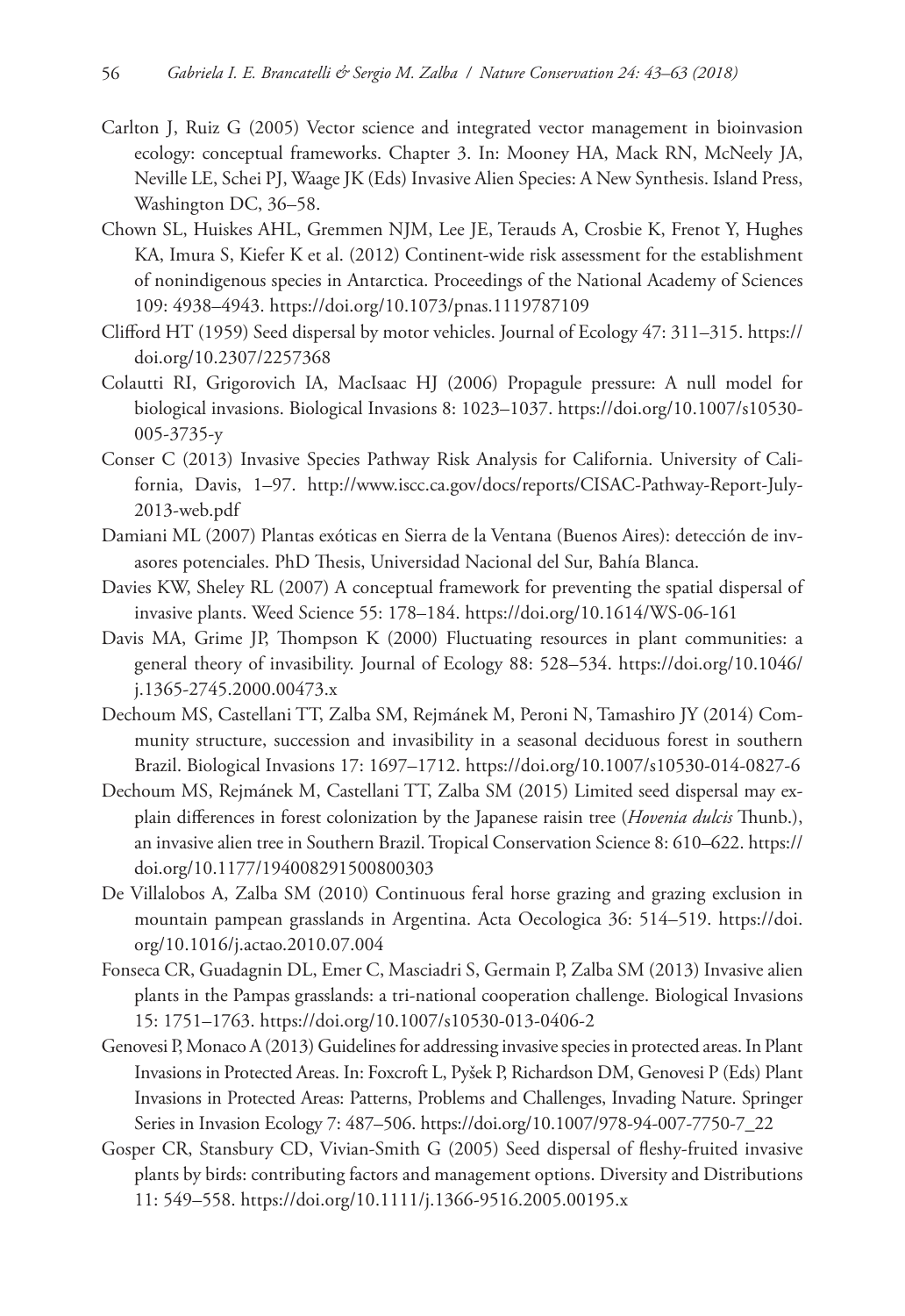- Gordon DR, Gantz CA, Jerde CL, Chadderton WL, Keller RP, Champion PD (2012) Weed Risk Assessment for Aquatic Plants: Modification of a New Zealand System for the United States. Plos One 7: e40031. <https://doi.org/10.1371/journal.pone.0040031>
- Grosholz E, Crafton RE, Fontana RE, Pasari J, Williams S, Zabin C (2012) Aquatic Invasive Species Vector Risk Assessments: An Analysis of Aquaculture as a Vector for Introduced Marine and Estuarine Species in California.University of California Davis, 1–77. [http://](http://www.opc.ca.gov/webmaster/ftp/project_pages/AIS/AIS_Aquaculture.pdf) [www.opc.ca.gov/webmaster/ftp/project\\_pages/AIS/AIS\\_Aquaculture.pdf](http://www.opc.ca.gov/webmaster/ftp/project_pages/AIS/AIS_Aquaculture.pdf)
- Huiskes AH, Gremmen NJ, Bergstrom DM, Frenot Y, Hughes KA, Imura S, Kiefer K, Lebouvier M, Lee JE, Tsujimoto M (2014) Aliens in Antarctica: assessing transfer of plant propagules by human visitors to reduce invasion risk. Biological Conservation 171: 278–284. <https://doi.org/10.1016/j.biocon.2014.01.038>
- Jeschke JM, Keesing F, Ostfeld RS (2013) Novel Organisms: comparing invasive species, GMOs, and emerging pathogens. AMBIO 42: 541–548. [https://doi.org/10.1007/s13280-](https://doi.org/10.1007/s13280-013-0387-5) [013-0387-5](https://doi.org/10.1007/s13280-013-0387-5)
- Jiménez MA, Jaksic FM, Armesto JJ, Gaxiola A, Meserve PL, Kelt DA, Gutiérrez JR (2011) Extreme climatic events change the dynamics and invasibility of semi-arid annual plant communities. Ecology Letters 14: 1227–1235. [https://doi.org/10.1111/j.1461-](https://doi.org/10.1111/j.1461-0248.2011.01693.x) [0248.2011.01693.x](https://doi.org/10.1111/j.1461-0248.2011.01693.x)
- Kelly J, O'Flynn C, Maguire C (2013). Risk analysis and prioritisation for invasive and nonnative species in Ireland and Northern Ireland. Report prepared for the Northern Ireland Environment Agency and National Parks and Wildlife Service as part of Invasive Species Ireland, 1–59. [http://invasivespeciesireland.com/wp-content/uploads/2013/03/Risk-anal](http://invasivespeciesireland.com/wp-content/uploads/2013/03/Risk-analysis-and-prioritization-29032012-FINAL.pdf)[ysis-and-prioritization-29032012-FINAL.pdf](http://invasivespeciesireland.com/wp-content/uploads/2013/03/Risk-analysis-and-prioritization-29032012-FINAL.pdf)
- Lee JE, Chown SL (2009) Breaching the dispersal barrier to invasion: quantification and management. Ecological Applications 19: 1944–1959. <https://doi.org/10.1890/08-2157.1>
- Leung B, Lodge DM, Finnoff D, Shogren JF, Lewis MA, Lamberti G (2002) An ounce of prevention or a pound of cure: bioeconomic risk analysis of invasive species. Proceedings of the Royal Society of London B: Biological Sciences 269: 2407–2413. [https://doi.](https://doi.org/10.1098/rspb.2002.2179) [org/10.1098/rspb.2002.2179](https://doi.org/10.1098/rspb.2002.2179)
- Lodge DM, Williams S, MacIsaac HJ, Hayes KR, Leung B, Reichard S, Mack RN, Moyle PB, Smith M, Andow DA et al. (2006) Biological Invasions: Recommendations for U.S. Policy and Management.. Ecological Applications 16: 2035–2054. [https://doi.org/10.1890/1051-](https://doi.org/10.1890/1051-0761(2006)016%5B2035:BIRFUP%5D2.0.CO;2) [0761\(2006\)016\[2035:BIRFUP\]2.0.CO;2](https://doi.org/10.1890/1051-0761(2006)016%5B2035:BIRFUP%5D2.0.CO;2)
- Loydi A, Zalba SM (2009) Feral horses dung piles as invasion windows in natural grasslands. Plant Ecology 201(2): 471–480. <https://doi.org/10.1007/s11258-008-9468-0>
- Long MA, Grassini CM (1997) Actualización del Conocimiento Florístico del Parque Provincia E. Tornquist. Buenos Aires, Argentina. Final Report Ministerio de Asunto Agrarios, Provincia de Buenos Aires and Universidad Nacional del Sur,Bahía Blanca, 276 pp.
- Long MA, Peter G, Villamil CB (2004) La familia Asteraceae en el sistema de Ventania (Buenos Aires, Argentina). Boletín Sociedad Argentina de Botánica 39: 159–169.
- Lonsdale WM, Lane AM (1994) Tourist vehicles as vectors of weed seeds in Kakadu National Park, Northern Australia. Biological Conservation 69: 277–283. [https://doi.](https://doi.org/10.1016/0006-3207(94)90427-8) [org/10.1016/0006-3207\(94\)90427-8](https://doi.org/10.1016/0006-3207(94)90427-8)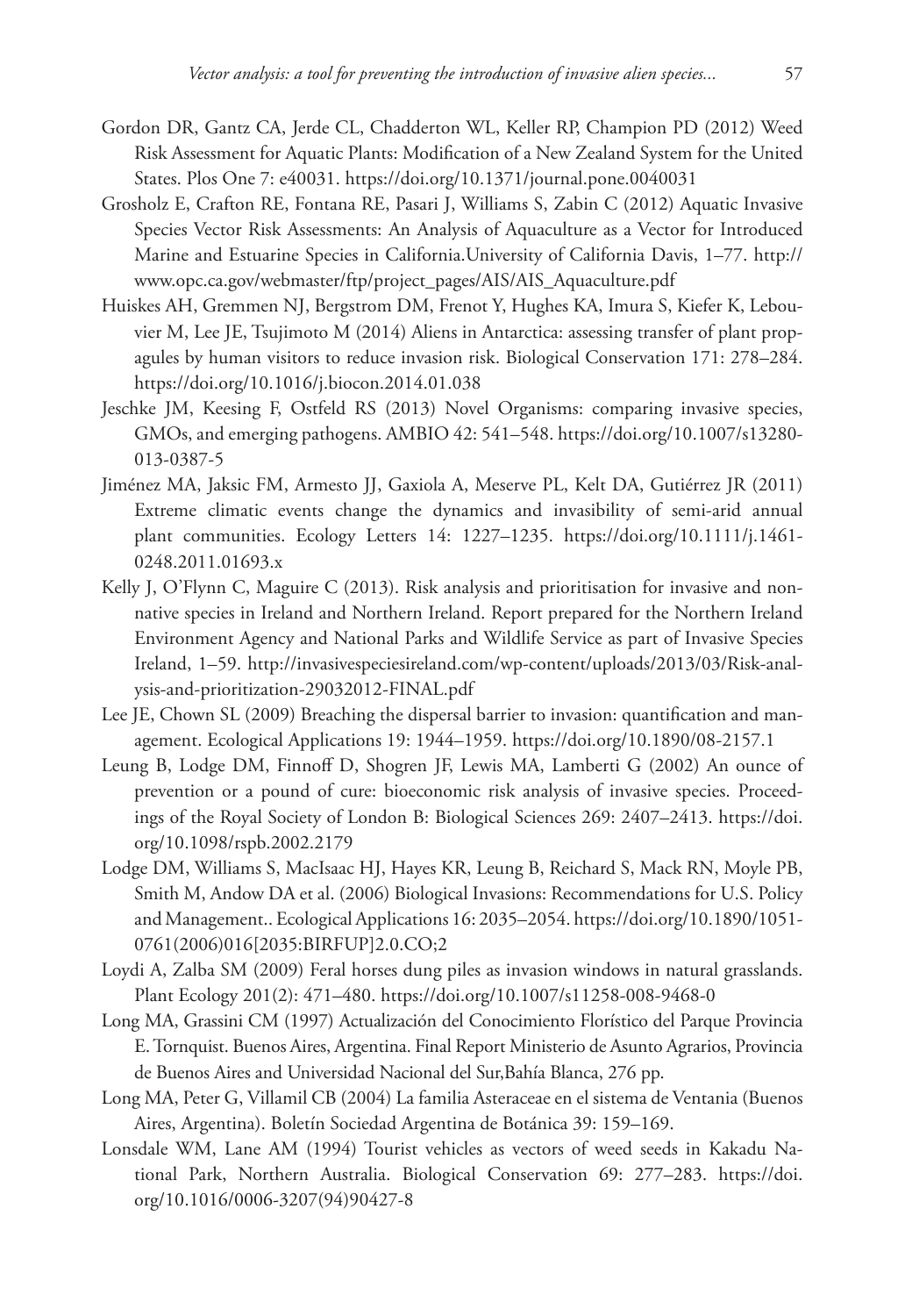- Lövei GL, Lewinsohn TM (2012) Megadiverse developing countries face huge risks from invasives. Trends in Ecology & Evolution 27: 2–3.<https://doi.org/10.1016/j.tree.2011.10.009>
- Mack RN, Ruiz G, Carlton J (2003) Global plant dispersal, naturalization, and invasion: pathways, modes, and circumstances. In: Ruiz G, Carlton J (Eds) Invasive species: Vectors and management strategies. Island Press,Washington, 3–30.
- Marco DE, Páez SA, Cannas SA (2002) Species Invasiveness in Biological Invasions: A Modelling Approach. Biological Invasions 4: 193–205.<https://doi.org/10.1023/A:1020518915320>
- McKinney ML (2002) Influence of settlement time, human population, park shape and age, visitation and roads on the number of alien plant species in protected areas in the USA. Diversity and Distributions 8: 311–318.<https://doi.org/10.1046/j.1472-4642.2002.00153.x>
- McNeill M, Payne T, Bewsell D (2008) Tourists as vectors of potential invasive alien species and a strategy to reduce risk. In: Fountain J, Moore K (Eds) Re-creating tourism: New Zealand Tourism and Hospitality Research Conference. Hanmer Springs (New Zealand), December 2008. Lincoln University, Canterbury, New Zealand, 3–5.
- Overbeck GE, Vélez-Martin E, Scarano FR, Lewinsohn TM, Fonseca CR, Meyer ST, Müller SC, Ceotto P, Dadalt L, Durigan G, et al. (2015) Conservation in Brazil needs to include non-forest ecosystems. Diversity and Distributions 21: 1455–1460. [https://doi.](https://doi.org/10.1111/ddi.12380) [org/10.1111/ddi.12380](https://doi.org/10.1111/ddi.12380)
- Pauchard A, García R, Zalba SM, Sarasola M, Zenni R, Ziller S, Nuñez MA (2015) 14 Pine Invasions in South America: Reducing Their Ecological Impacts Through Active Management. In: Canning-Clode J (Org.) Biological Invasions in Changing Ecosystems. 1ed. De Gruyter Open Ltd, Berlin.
- Pickering C, Mount A (2010) Do tourists disperse weed seed? A global review of unintentional human-mediated terrestrial seed dispersal on clothing, vehicles and horses. Journal of Sustainable Tourism 18: 239–256. <http://dx.doi.org/10.1080/09669580903406613>
- Pretelli MG, Isacch JP, Cardoni DA (2015) Effects of fragmentation and landscape matrix on the nesting success of grassland birds in the Pampas grasslands of Argentina. Ibis 157, 688–699.<https://doi.org/10.1111/ibi.12292>
- Pyšek P, Richardson DM (2010) Invasive Species, Environmental Change and Management, and Health. Annual Review of Environment and Resources 35: 25–55. [http://dx.doi.](http://dx.doi.org/10.1146/annurev-environ-033009-095548) [org/10.1146/annurev-environ-033009-095548](http://dx.doi.org/10.1146/annurev-environ-033009-095548)
- Pyšek P, JarošÍk V, Kučera T (2002) Patterns of invasion in temperate nature reserves. Biological Conservation 104: 13–24. [https://doi.org/10.1016/S0006-3207\(01\)00150-1](https://doi.org/10.1016/S0006-3207(01)00150-1)
- Pyšek P, Jarošík V, Hulme PE, Pergl J, Hejda M, Schaffner U, Vilà M (2012) A global assessment of invasive plant impacts on resident species, communities and ecosystems: the interaction of impact measures, invading species' traits and environment. Global Change Biology 18: 1725–1737.<https://doi.org/10.1111/j.1365-2486.2011.02636.x>
- Radford IJ (2013) Fluctuating resources, disturbance and plant strategies: diverse mechanisms underlying plant invasions. Journal Arid Land 5(3): 284–297. [https://doi.org/10.1007/](https://doi.org/10.1007/s40333-013-0164-0) [s40333-013-0164-0](https://doi.org/10.1007/s40333-013-0164-0)
- Randall RP (2017) A Global Compendium of Weeds. 3rd Edition. Randall RP, Perth, Australia, 1–3653.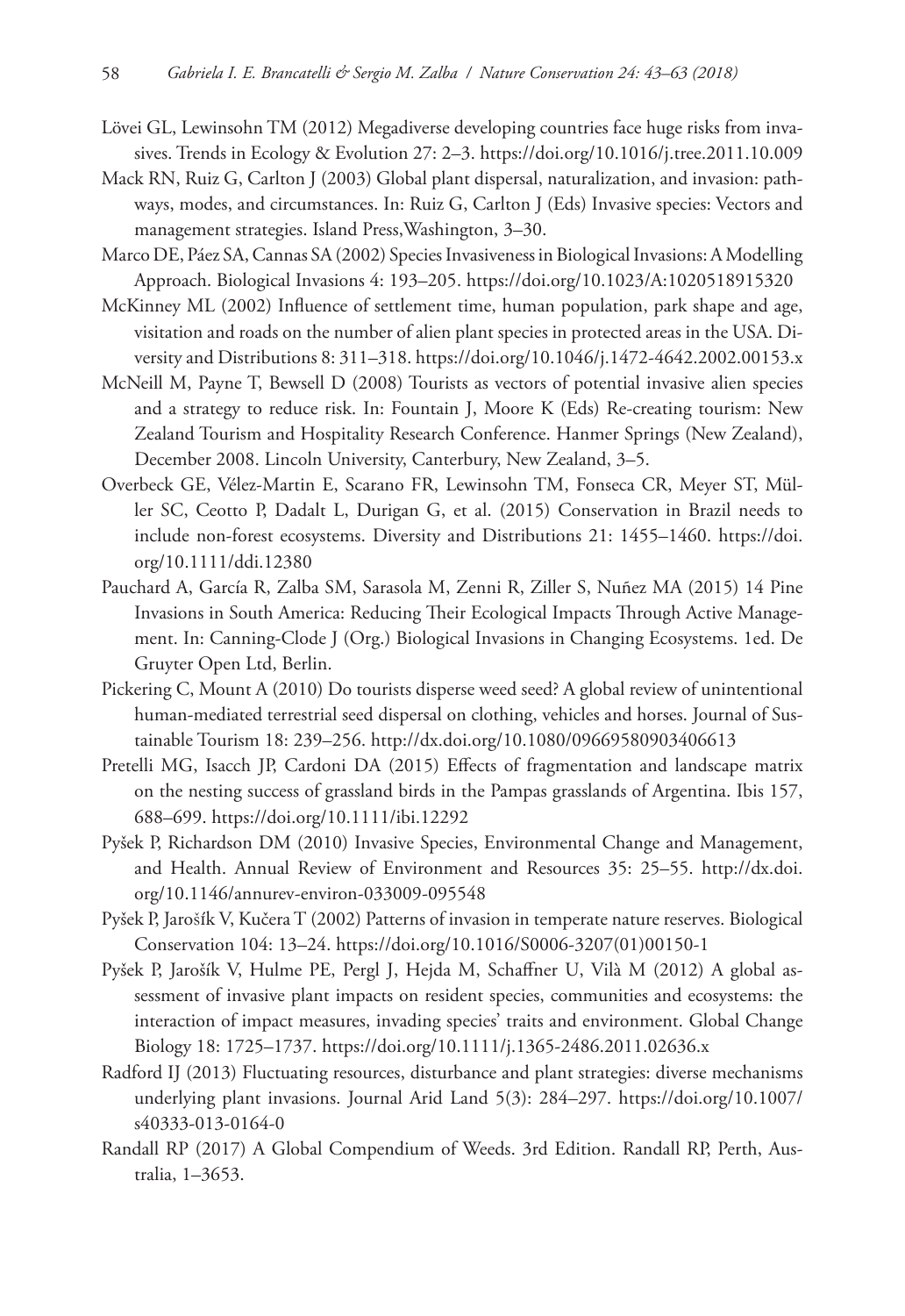- Rew LJ, Fleming J (2011) Developing functional parameters for a science-based vehicle cleaning program to reduce transport of non-indigenous invasive plant species. Montana State Univ., Bozeman, 1–58.<https://doi.org/10.21236/ADA553532>
- Ruiz GM, Carlton JT (2003) Invasion vectors: a conceptual framework for management. In: Ruiz G, Carlton J (Eds) Invasive species: Vectors and management strategies. Island Press,Washington, 459–504.
- Sala OE, Chapin FS, Armesto JJ, Berlow E, Bloomfield J, Dirzo R, Huber-Sanwald E, Huenneke LF, Jackson RB, Kinzig A (2000) Global biodiversity scenarios for the year 2100. Science 287: 1770–1774. <https://doi.org/10.1126/science.287.5459.1770>
- Säumel I, Kowarik I (2010) Urban rivers as dispersal corridors for primarily wind-dispersed invasive tree species. Landscape and Urban Planning 94: 244–249. [https://doi.org/10.1016/j.](https://doi.org/10.1016/j.landurbplan.2009.10.009) [landurbplan.2009.10.009](https://doi.org/10.1016/j.landurbplan.2009.10.009)
- Schrama M, Bardgett RD (2016) Grassland invasibility varies with drought effects on soil functioning. Journal of Ecology 104: 1250–1258. [https://doi.org/10.1111/1365-](https://doi.org/10.1111/1365-2745.12606) [2745.12606](https://doi.org/10.1111/1365-2745.12606)
- Schüttler E, Karez CS (2008) Especies exóticas invasoras en las Reservas de Biosfera de América Latina y el Caribe. Un informe técnico para fomentar el intercambio de experiencias entre las Reservas de Biosfera y promover el manejo efectivo de las invasiones biológicas. Oficina Reg. Cienc. UNESCO para América Lat. El Caribe, Montevideo, 1–305.
- Simberloff D, Martin J-L, Genovesi P, Maris V, Wardle DA, Aronson J, Courchamp F, Galil B, García-Berthou E, Pascal M et al. (2013) Impacts of biological invasions: what's what and the way forward. Trends in Ecology & Evolution 28: 58–66. [https://doi.org/10.1016/j.](https://doi.org/10.1016/j.tree.2012.07.013) [tree.2012.07.013](https://doi.org/10.1016/j.tree.2012.07.013)
- Taylor K, Brummer T, Taper ML, Wing A, Rew LJ (2012) Human-mediated long-distance dispersal: an empirical evaluation of seed dispersal by vehicles. Diversity and Distributions 18: 942–951.<https://doi.org/10.1111/j.1472-4642.2012.00926.x>
- Theoharides KA, Dukes JS (2007) Plant invasion across space and time: factors affecting nonindigenous species success during four stages of invasion. New Phytologist 176: 256–273. <https://doi.org/10.1111/j.1469-8137.2007.02207.x>
- Veldman JW, Putz FE (2010) Long-distance Dispersal of Invasive Grasses by Logging Vehicles in a Tropical Dry Forest. Biotropica 42: 697–703. [https://doi.org/10.1111/j.1744-](https://doi.org/10.1111/j.1744-7429.2010.00647.x) [7429.2010.00647.x](https://doi.org/10.1111/j.1744-7429.2010.00647.x)
- Vilà M, Espinar JL, Hejda M, Hulme PE, Jarošík V, Maron JL, Pergl J, Schaffner U, Sun Y, Pyšek P (2011) Ecological impacts of invasive alien plants: a meta-analysis of their effects on species, communities and ecosystems. Ecology Letters 14: 702–708. [https://doi.](https://doi.org/10.1111/j.1461-0248.2011.01628.x) [org/10.1111/j.1461-0248.2011.01628.x](https://doi.org/10.1111/j.1461-0248.2011.01628.x)
- Von Der Lippe M, Kowarik I (2007) Long-distance dispersal of plants by vehicles as a driver of plant invasions. Conservation Biology 21: 986–996. <https://doi.org/10.1111/j.1523> 1739.2007.00722.x
- Von der Lippe M, Kowarik I (2008) Do cities export biodiversity? Traffic as dispersal vector across urban–rural gradients. Diversity and Distributions 14: 18–25. [https://doi.](https://doi.org/10.1111/j.1472-4642.2007.00401.x) [org/10.1111/j.1472-4642.2007.00401.x](https://doi.org/10.1111/j.1472-4642.2007.00401.x)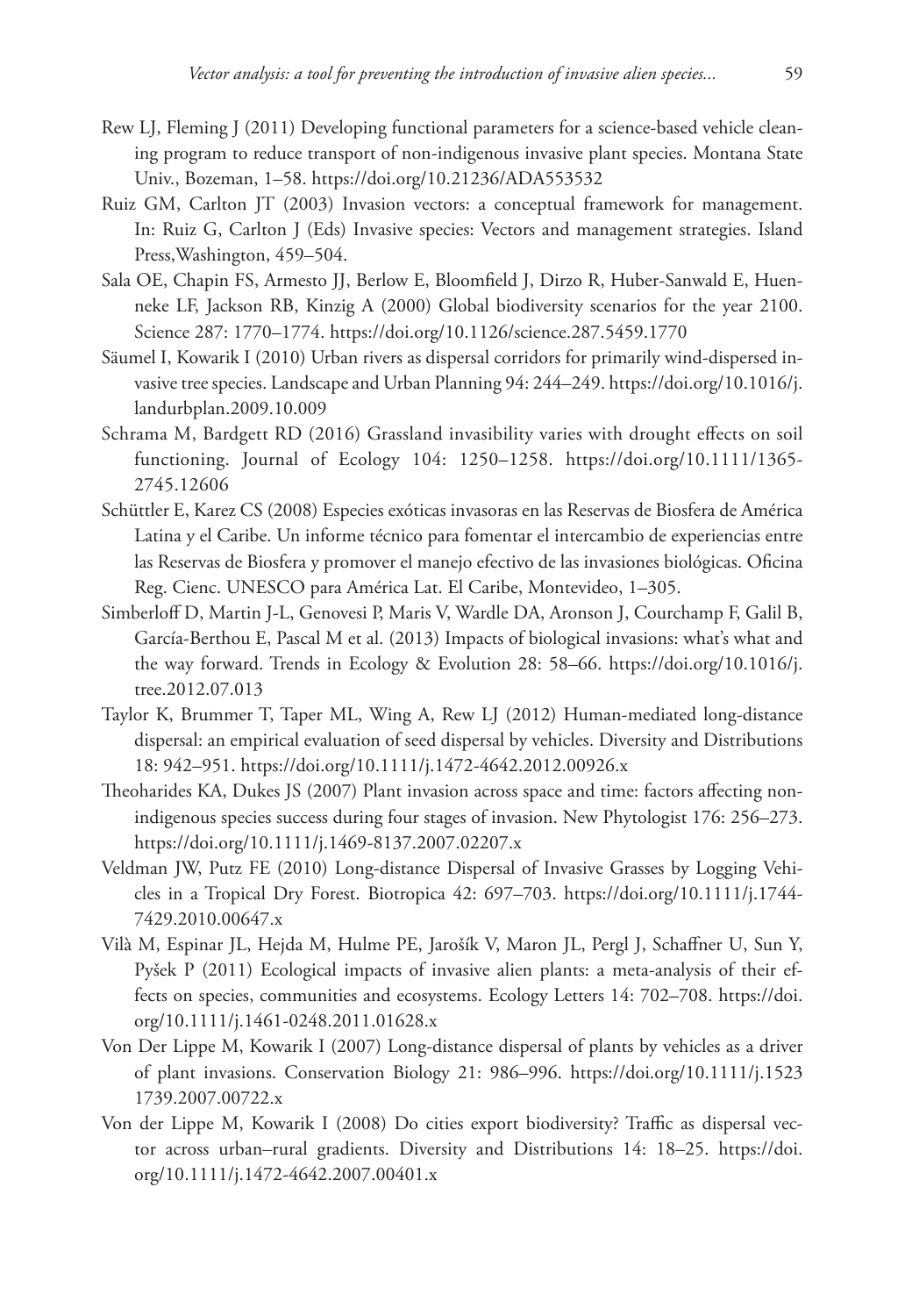- Ware C, Bergstrom DM, Müller E, Alsos IG (2012) Humans introduce viable seeds to the Arctic on footwear. Biological Invasions 14: 567–577.<https://doi.org/10.1007/s10530-011-0098-4>
- Whinam J, Chilcott N, Bergstrom DM (2005) Subantarctic hitchhikers: expeditioners as vectors for the introduction of alien organisms. Biological Conservation 121: 207–219. [htt](https://doi.org/10.1016/j.biocon.2004.04.020)[ps://doi.org/10.1016/j.biocon.2004.04.020](https://doi.org/10.1016/j.biocon.2004.04.020)
- Wittenberg R, Cock MJW (2001) Invasive Alien Species: A Toolkit of Best Prevention and Management Practices. CAB International, Wallingford/Oxon, 1–228. [https://doi.](https://doi.org/10.1079/9780851995694.0000) [org/10.1079/9780851995694.0000](https://doi.org/10.1079/9780851995694.0000)
- Zalba SM, Villamil CB (2002) Woody Plant Invasion in Relictual Grasslands. Biological Invasions 4: 55–72.<https://doi.org/10.1023/A:1020532609792>
- Zalba S, Cuevas Y, De Villalobos A (2009) Lecciones aprendidas durante siete años de control de pinos invasores en pastizales naturales. In: Zalba S, Cuevas Y, De Villalobos A (Eds) Ambientes y recursos naturales del sudoeste bonaerense: producción, contaminación y conservación. EdiUNS, Bahia Blanca, Argentina, 325–340.
- Ziller SR, Zalba S (2007) Proposals to prevent and control exotic invasive species. Natureza & Conservação 5: 78–85.
- Zwaenepoel A, Roovers P, Hermy M (2006) Motor vehicles as vectors of plant species from road verges in a suburban environment. Basic and Applied Ecology 1: 83–93. [https://doi.](https://doi.org/10.1016/j.baae.2005.04.003) [org/10.1016/j.baae.2005.04.003](https://doi.org/10.1016/j.baae.2005.04.003)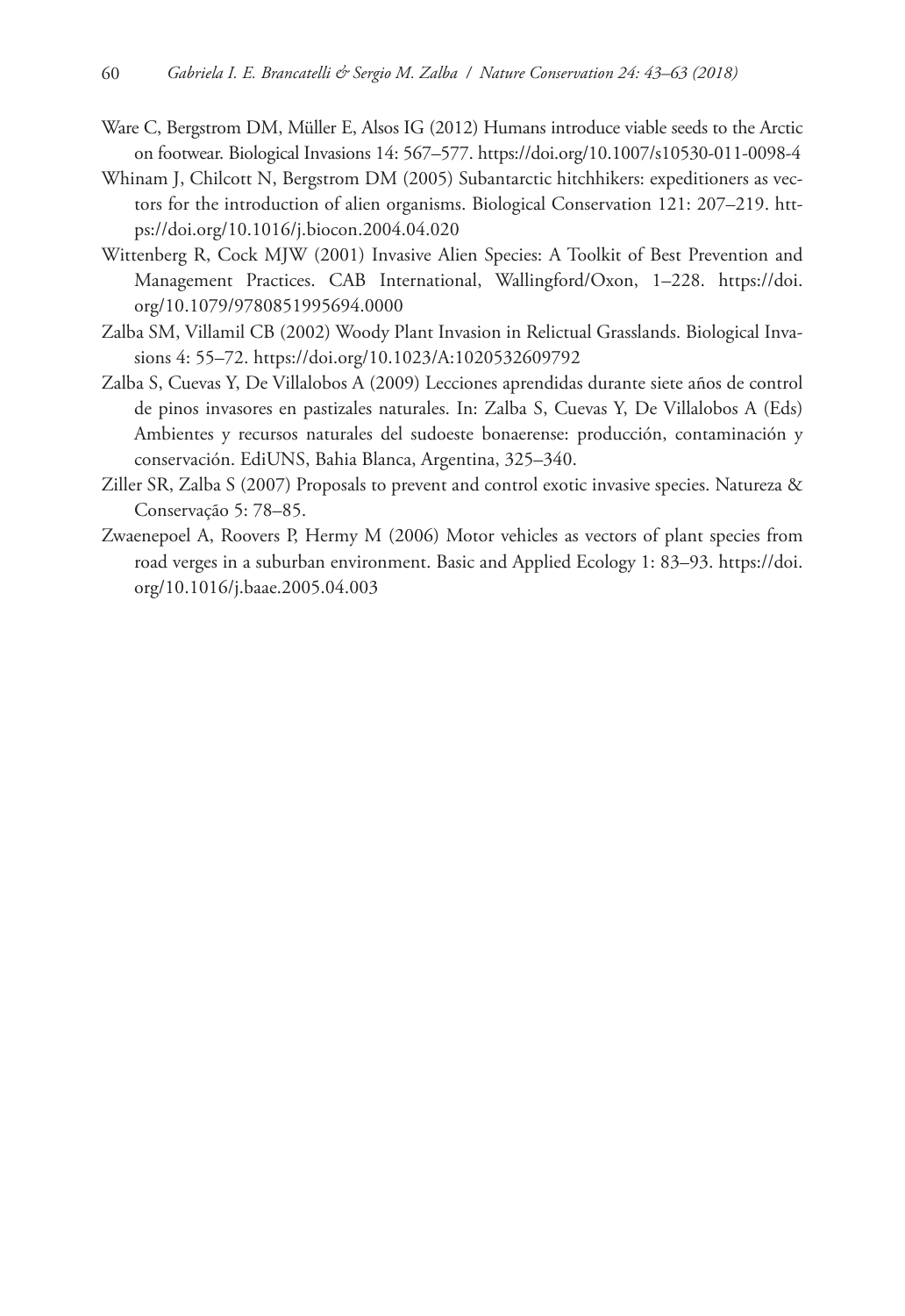Appendix 1 **Appendix 1**

Potentially invasive species assessed. Species of invasive and potentially invasive alien plants present in intensive use zones of the Ernesto Tomquist Provincial Park and it's surroundings (Buenos Aires, Argentina)., potential impact (PIV), control difficulty (CDV), abundance, propagule production and proportion of months per Potentially invasive species assessed. Species of invasive and potentially invasive alien plants present in intensive use zones of the Ernesto Tornquist Provincial Park and it's surroundings (Buenos Aires, Argentina)., potential impact (PIV), control difficulty (CDV), abundance, propagule production and proportion of months per year in which they are available for transport by each of the vectors identified in the area. year in which they are available for transport by each of the vectors identified in the area.

|                                       |                             |                           |                         |                        | $\overline{ }$           |                           |                       |                            |                              |                         |                             |                         | $\overline{\phantom{0}}$ |                          |
|---------------------------------------|-----------------------------|---------------------------|-------------------------|------------------------|--------------------------|---------------------------|-----------------------|----------------------------|------------------------------|-------------------------|-----------------------------|-------------------------|--------------------------|--------------------------|
| TIONAL VEHICLES CARGO                 | 0.25                        | 0.17                      | 0.17                    | 0.25                   | $\circ$                  | 0.17                      | 0.33                  | 0.17                       | 0.17                         | 0.17                    | 0.17                        |                         | 0.17                     | 0.17                     |
| by people<br><b>NTEN-</b>             |                             | $\circ$                   | $\circ$                 | $\circ$                |                          | $\circ$                   |                       | $\circ$                    | $\circ$                      | $\circ$                 | $\circ$                     | $\circ$                 | $\circ$                  | $\circ$                  |
| by people<br><b>UNINTE-</b><br>TIONAL | $\circ$                     | $\circ$                   | 0.17                    | 0.25                   | $\circ$                  | 0.17                      | $\circ$               | 0.17                       | 0.17                         | 0.17                    | 0                           | $\circ$                 | 0.17                     | 0.17                     |
|                                       | $\circ$                     | $\circ$                   | $\circ$                 | $\circ$                | $\overline{\phantom{0}}$ | $\circ$                   | $\circ$               | $\circ$                    | $\circ$                      | $\circ$                 | $\circ$                     | $\circ$                 | $\circ$                  | $\circ$                  |
| WIND WILDLIFE STREAMS                 | 0.25                        | $\circ$                   | $\circ$                 | 0.17                   | $\circ$                  | $\circ$                   | $\circ$               | $\circ$                    | $\circ$                      | $\circ$                 | $\circ$                     | $\circ$                 | $\circ$                  | $\circ$                  |
|                                       | $\circ$                     | 0.17                      | 0.08                    | $\circ$                | $\circ$                  | 0.08                      | 0.25                  | 0.08                       | 0.08                         | 0.08                    | 0.08                        | $\circ$                 | 0.08                     | 0.08                     |
| production<br>Propagule               | High                        | High                      | Moderate                | Moderate               | High                     | Moderate                  | Moderate              | High                       | High                         | Moderate                | $_{\rm Low}$                | High                    | Moderate                 | Moderate                 |
| Abundance                             | Rare                        | Rare                      | Very Abundant           | Rare                   | Abundant                 | Abundant                  | Abundant              | Abundant                   | Very Abundant                | Very Abundant           | Rare                        | Very Abundant           | Very Abundant            | Very Abundant            |
| 8                                     | High                        | High                      | $_{\rm Low}$            | Medium                 | High                     | Medium                    | Medium                | Medium                     | High                         | $_{\rm Low}$            | High                        | High                    | High                     | Low                      |
| $\mathbf{I}$                          | Medium                      | Medium                    | Medium                  | Medium                 | Medium                   | High                      | Medium                | High                       | Medium                       | Medium                  | Medium                      | Medium                  | High                     | Medium                   |
| Category                              | Invasive                    | Invasive                  | Potentially<br>Invasive | Invasive               | Invasive                 | Invasive                  | Invasive              | Potentially<br>Invasive    | Potentially<br>Invasive      | Potentially<br>Invasive | Invasive                    | Invasive                | Invasive                 | Potentially<br>Invasive  |
| Family                                | Fabaceae (Mi-<br>mosoideae) | Asteraceae                | Poaceae                 | Papaveraceae           | Poaceae                  |                           | Scrophularia-<br>ceae | Asteraceae                 |                              | Poaceae                 | Asteraceae                  | Convolvulaceae          | Poaceae                  | Poaceae                  |
| Species                               | Acacia saligna              | Achillea milefol-<br>lium | Aira elegantísima       | Argemone mexi-<br>cana | Arundo donax             | Bromus hordeaceus Poaceae | Buddleja davidii      | Carduus picno-<br>cephalus | Carduus thoermeri Asteraceae | Catapodium<br>rigidum   | Chrysanthemum<br>frutescens | Convolvulus<br>arvensis | Cynodon dactylon         | Cynosurus echi-<br>natus |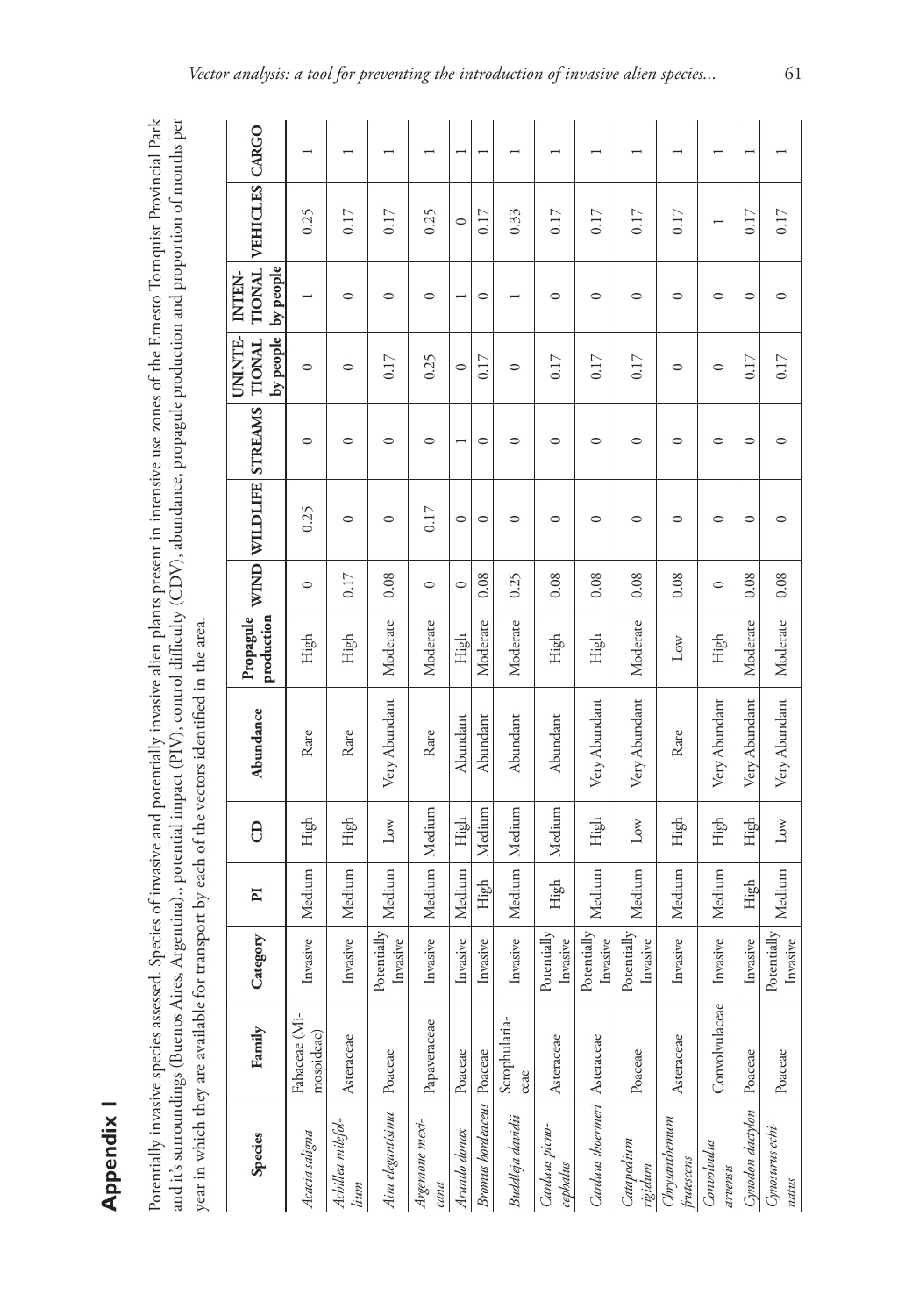| UNINTE-<br>by people<br>$\circ$<br>$\circ$<br>0.25 | WIND WILDLIFE STREAMS TIONAL | Propagule<br>production | Abundance<br>$\theta$    | $\overline{\mathbf{p}}$   | Category                             |
|----------------------------------------------------|------------------------------|-------------------------|--------------------------|---------------------------|--------------------------------------|
|                                                    | $\circ$                      | High                    | Abundant<br>High         | Medium                    | Invasive                             |
|                                                    | 0.08                         | High                    | Abundant<br>$_{\rm Low}$ | Medium                    | Potentially <sup>1</sup><br>Invasive |
|                                                    | 0.08                         | Moderate                | Very Abundant            | Medium<br>Medium          | Invasive                             |
|                                                    | 0.08                         | Moderate                | Very Abundant<br>High    | High                      | Potentially<br>Invasive              |
|                                                    | 0.25                         | High                    | Abundant                 | Medium<br>High            | Invasive                             |
|                                                    | 0.08                         | $_{\text{Low}}$<br>Rare |                          | Medium<br>$_{\rm Low}$    | Potentially<br>Invasive              |
|                                                    | $\circ$                      | $_{\text{Low}}$<br>Rare |                          | Medium<br>Medium          | <b>Potentially</b><br>Invasive       |
|                                                    | $\circ$                      | Moderate                | Abundant<br>High         | High                      | Invasive                             |
|                                                    | $\circ$                      | High                    | Very Abundant<br>High    | Medium                    | Invasive                             |
|                                                    | $\circ$                      | Low<br>Rare             | Low                      | Medium                    | Potentially<br>Invasive              |
|                                                    | 0.08                         | Moderate                | Very Abundant            | Medium<br>Medium          | Potentially<br>Invasive              |
|                                                    | $\circ$                      | Moderate                | Abundant<br>High         | Medium                    | Invasive                             |
|                                                    | $\circ$                      | High                    | Abundant<br>High         | Medium                    | Potentially<br>Invasive              |
|                                                    | 0.08                         | Low                     | Very Abundant<br>Low     | Medium                    | Potentially<br>Invasive              |
|                                                    | $\circ$                      | Very High<br>Rare       | High                     | High                      | Potentially<br>Invasive              |
|                                                    | $\circ$                      | $_{\text{Low}}$         | Abundant                 | Medium<br>$_{\text{Low}}$ | <b>Potentially</b><br>Invasive       |
|                                                    | 0.17                         | Moderate                | Abundant<br>High         | High                      | Invasive                             |
|                                                    | $\circ$                      | $_{\rm Low}$<br>Rare    | $_{\rm Low}$             | $_{\rm Low}$              | Potentially<br>Invasive              |